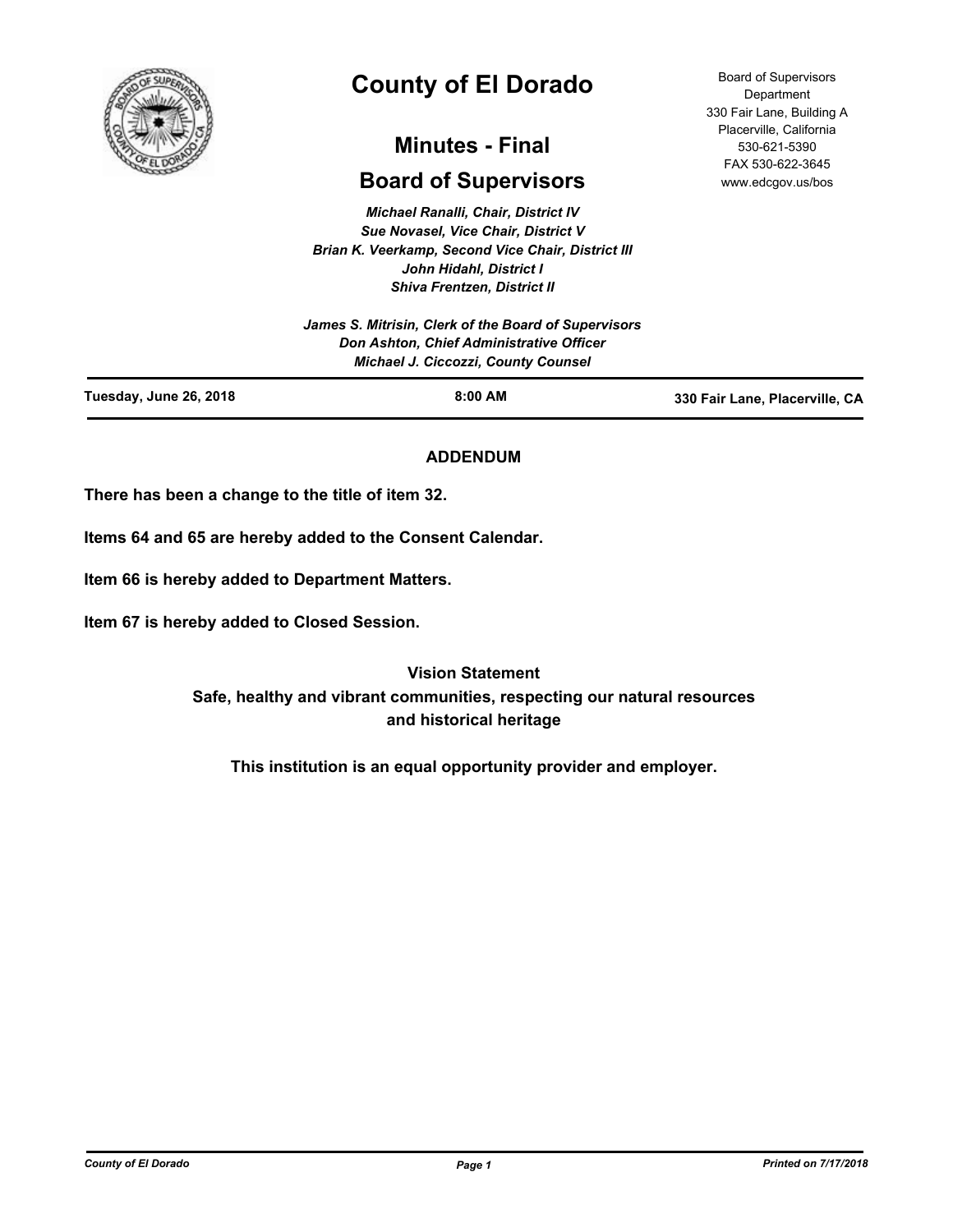Live Web Streaming and archiving of most Board of Supervisors meeting videos, all meeting agendas, supplemental materials and meeting minutes are available on the internet at: http://eldorado.legistar.com/Calendar.aspx

To listen to open session portions of the meeting in real time, dial (530) 621-7603. This specialized dial in number is programmed for listening only and is operable when the audio system inside the meeting room is activated. Please be advised that callers will experience silence anytime the Board is not actively meeting, such as during Closed Session or break periods.

The County of El Dorado is committed to ensuring that persons with disabilities are provided the resources to participate in its public meetings. Please contact the office of the Clerk of the Board if you require accommodation at 530-621-5390 or via email, edc.cob@edcgov.us.

The Board of Supervisors is concerned that written information submitted to the Board the day of the Board meeting may not receive the attention it deserves. The Board Clerk cannot guarantee that any FAX, email, or mail received the day of the meeting will be delivered to the Board prior to action on the subject matter.

The Board meets simultaneously as the Board of Supervisors and the Board of Directors of the Air Quality Management District, In-Home Supportive Services, Public Housing Authority, Redevelopment Agency and other Special Districts.

For Purposes of the Brown Act § 54954.2 (a), the numbered items on this Agenda give a brief description of each item of business to be transacted or discussed. Recommendations of the staff, as shown, do not prevent the Board from taking other action.

Materials related to an item on this Agenda submitted to the Board of Supervisors after distribution of the agenda packet are available for inspection during normal business hours in the public viewing packet located in Building A, 330 Fair Lane, Placerville or in the Board Clerk's Office located at the same address. Such documents are also available on the Board of Supervisors' Meeting Agenda webpage subject to staff's ability to post the documents before the meeting.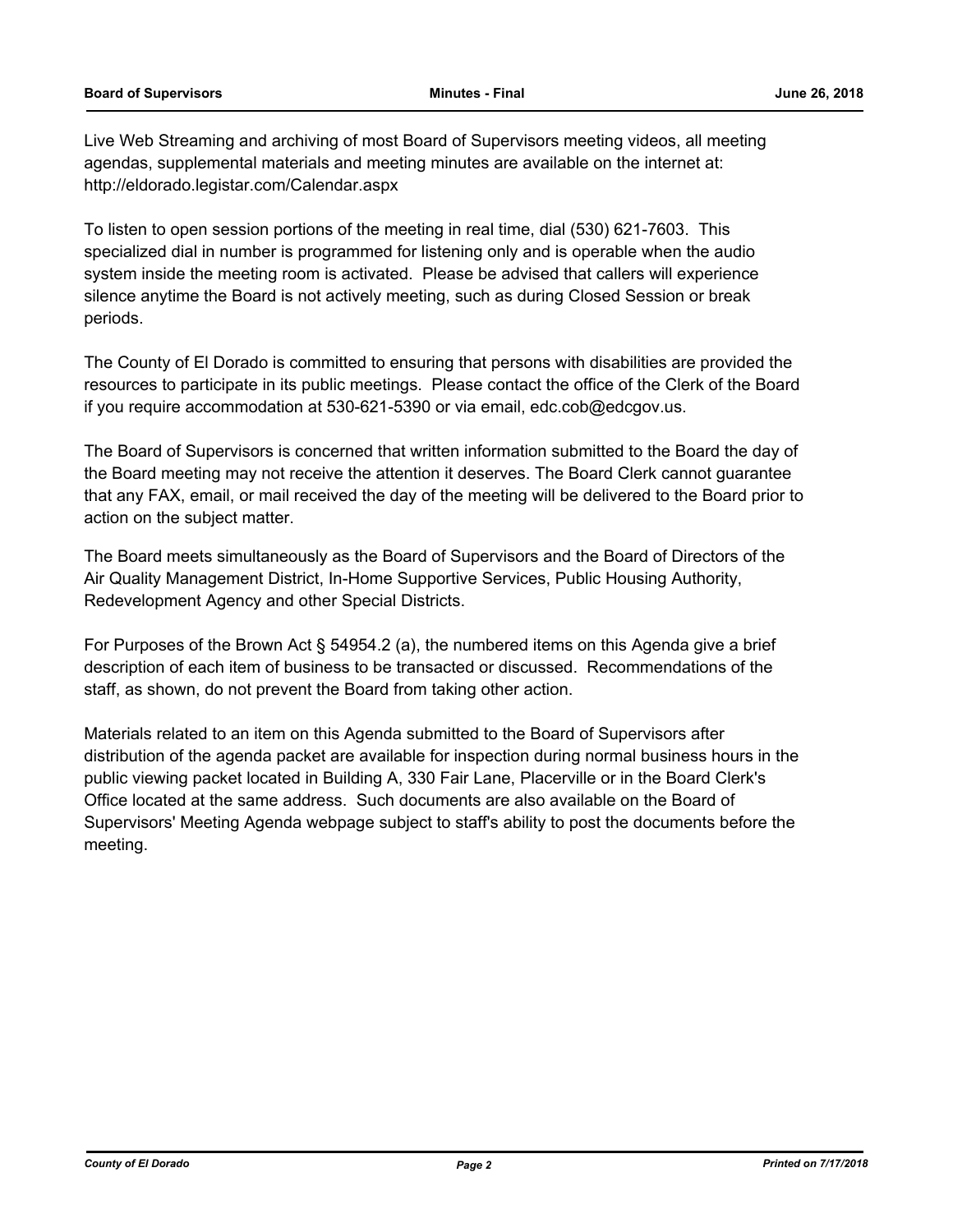## **PROTOCOLS FOR PUBLIC COMMENT**

Public comment will be received at designated periods as called by the Board Chair.

Public comment on items scheduled for Closed Session will be received before the Board recesses to Closed Session.

Except with the consent of the Board, individuals shall be allowed to speak to an item only once.

On December 5, 2017 the Board adopted the following protocol relative to public comment periods:

Time for public input will be provided at every Board of Supervisors meeting. Individuals will have three minutes to address the Board. Individuals authorized by organizations will have three minutes to present organizational positions and perspectives and may request additional time, up to five minutes. At the discretion of the Board, time to speak by any individual may be extended.

A total of 20 minutes will be allocated for public comment during Open Forum and for each agenda item to be discussed. Public comment on certain agenda items designated and approved by the Board may be treated differently with specific time limits per speaker or a limit on the total amount of time designated for public comment. It is the intent of the Board that quasi-judicial matters have additional flexibility depending upon the nature of the issue.

Individual Board members may ask clarifying questions but will not engage in substantive dialogue with persons providing input to the Board.

If a person providing input to the Board creates a disruption by refusing to follow Board guidelines, the Chair of the Board may take the following actions.

Step 1. Request the person adhere to Board guidelines. If the person refuses, the Chair may ask the Clerk to turn off the speaker's microphone.

Step 2. If the disruption continues, the Chair may order a recess of the Board meeting.

Step 3. If the disruption continues, the Chair may order the removal of the person from the Board meeting.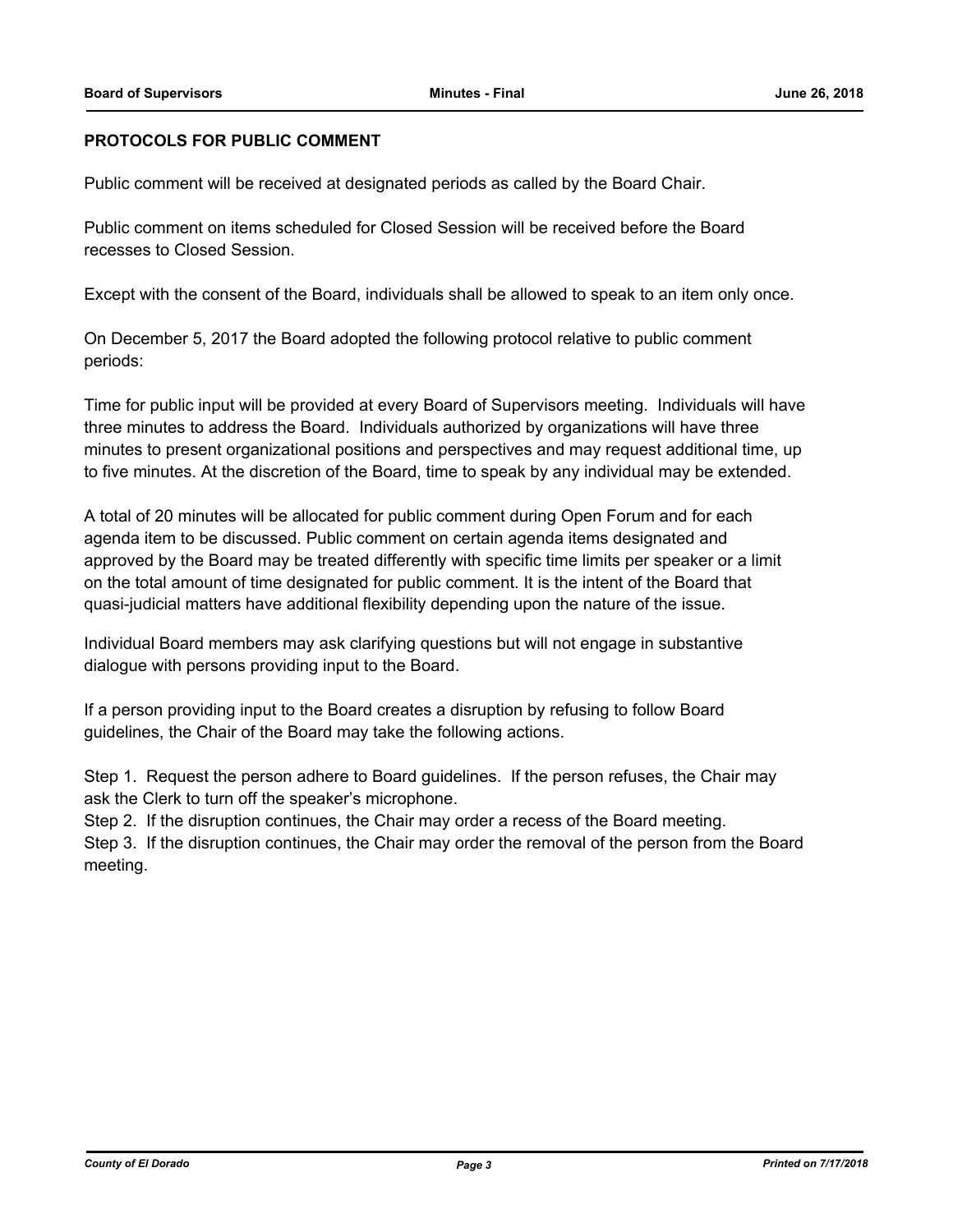#### **8:00 A.M. - CALLED TO ORDER AND RECESSEDTO CLOSED SESSION**

Present: 5 - Supervisor Veerkamp, Supervisor Frentzen, Supervisor Ranalli, Supervisor Novasel and Supervisor Hidahl

#### **9:02 A.M. - RECONVENED TO OPEN SESSION AND CLOSED SESSION REPORTS**

### **INVOCATION AND PLEDGE OF ALLEGIANCE TO THE FLAG**

**Supervisor Novasel gave the Invocation. Supervisor Hidahl led the Pledge of Allegiance to the Flag.**

#### **ADOPTION OF THE AGENDA AND APPROVAL OF THE CONSENT CALENDAR**

**A motion was made by Supervisor Frentzen, seconded by Supervisor Veerkamp, to adopt the Agenda and approve the Consent Calendar with the following changes: Continue Item 49 off calendar at the request of staff. Supervisor Frentzen registered a no vote on Item 28 due to the possible negative impact to Sr. Programs. Supervisor Frentzen registered a no vote on Item 31 due to the random transfer to different departments.**

**Yes:** 5 - Veerkamp, Frentzen, Ranalli, Novasel and Hidahl

The Board may make any necessary additions, deletions or corrections to the agenda including moving items to or from the Consent Calendar and adopt the agenda and the Consent Calendar with one single vote. A Board member may request an item be removed from the Consent Calendar for discussion and separate Board action. At the appropriate time as called by the Board Chair, members of the public may make a comment on matters on the Consent Calendar prior to Board action.

### **OPEN FORUM**

*D. Cox, M. Lane, T. Cayes*

[18-1043](http://eldorado.legistar.com/gateway.aspx?m=l&id=/matter.aspx?key=24392) Open Forum (See attachment)

Open Forum is an opportunity for members of the public to address the Board of Supervisors on subject matter that is not on their meeting agenda and within their jurisdiction. Public comments during Open Forum are limited to three minutes per person. Individuals authorized by organizations will have three minutes to present organizational positions and perspectives and may request additional time, up to five minutes. The total amount of time reserved for Open Forum is 20 Minutes.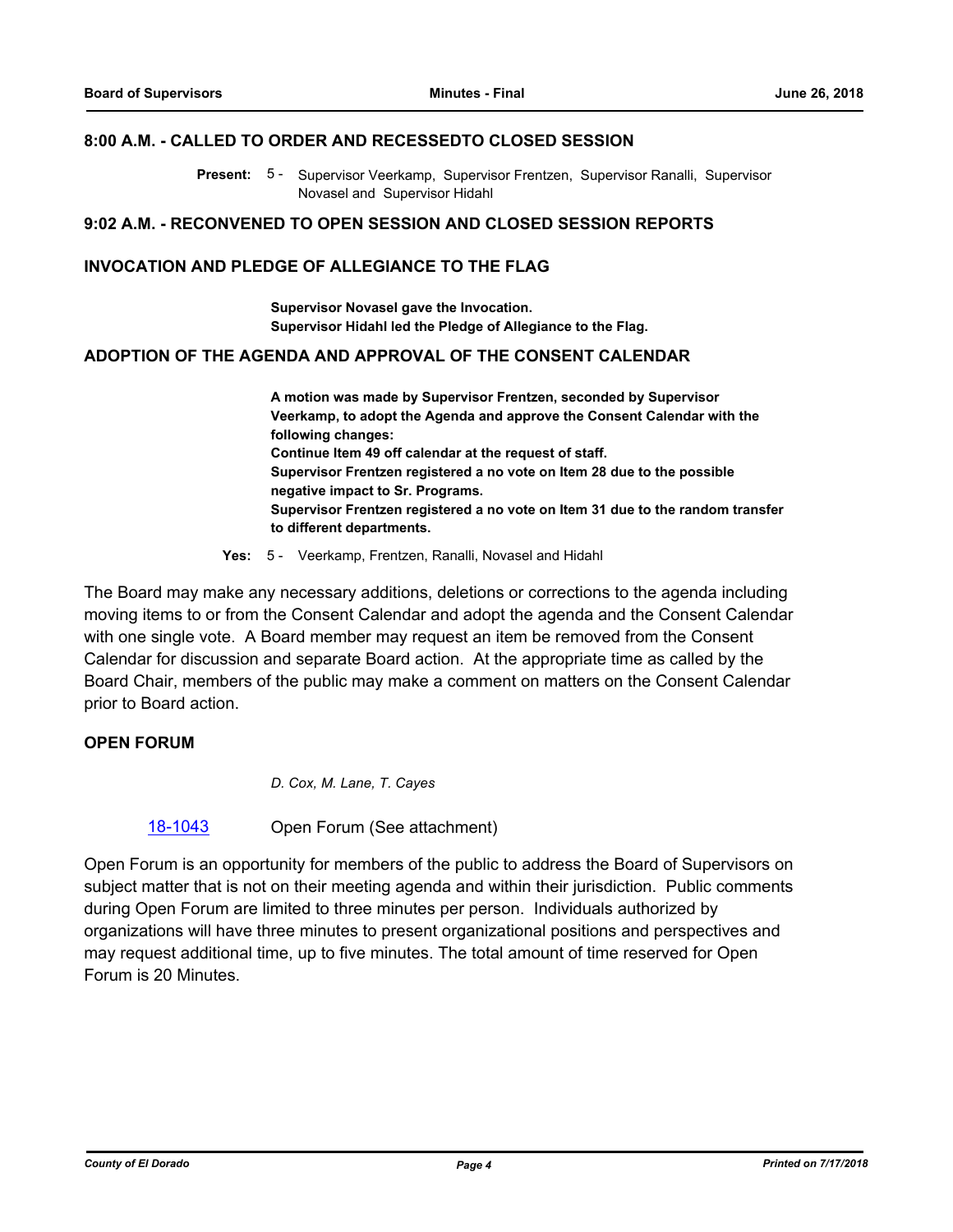## **CONSENT CALENDAR**

**1.** [18-0980](http://eldorado.legistar.com/gateway.aspx?m=l&id=/matter.aspx?key=24328) Clerk of the Board recommending the Board approve the Minutes from the regular meeting of the Board on June 12, 2018 and the special meeting of the Board on June 18, 2018.

**This matter was Approved on the Consent Calendar.**

#### **GENERAL GOVERNMENT - CONSENT ITEMS**

**2.** [18-0935](http://eldorado.legistar.com/gateway.aspx?m=l&id=/matter.aspx?key=24283) Auditor-Controller recommending the Board adopt and authorize the Chair to sign Resolution **127-2018** authorizing the transfer of \$5,988.11 in expired unclaimed property tax refunds to the county general fund in accordance with Revenue and Taxation Code §5102.

**Resolution 127-2018 was Adopted upon Approval of the the Consent Calendar.**

**3.** [18-0960](http://eldorado.legistar.com/gateway.aspx?m=l&id=/matter.aspx?key=24308) Auditor-Controller recommending the Board authorize the Auditor-Controller to remove the fixed assets and minor equipment listed on the attached schedules from the County's fixed asset records.

**This matter was Approved on the Consent Calendar.**

**4.** [18-0957](http://eldorado.legistar.com/gateway.aspx?m=l&id=/matter.aspx?key=24305) Auditor-Controller recommending the Board authorize the transfer of \$2,000 accumulated from Fiscal Year 2016-17 from the County's Cash Overage Fund to the General Fund.

**FUNDING:** General Fund.

**This matter was Approved on the Consent Calendar.**

**5.** [18-0989](http://eldorado.legistar.com/gateway.aspx?m=l&id=/matter.aspx?key=24337) Chief Administrative Office recommending the Board approve a budget transfer to appropriate \$78,106 in the Courthouse Construction Special Revenue Fund to allow for the return of monies owed to the State of California.

**FUNDING:** Courthouse Construction Special Revenue Fund.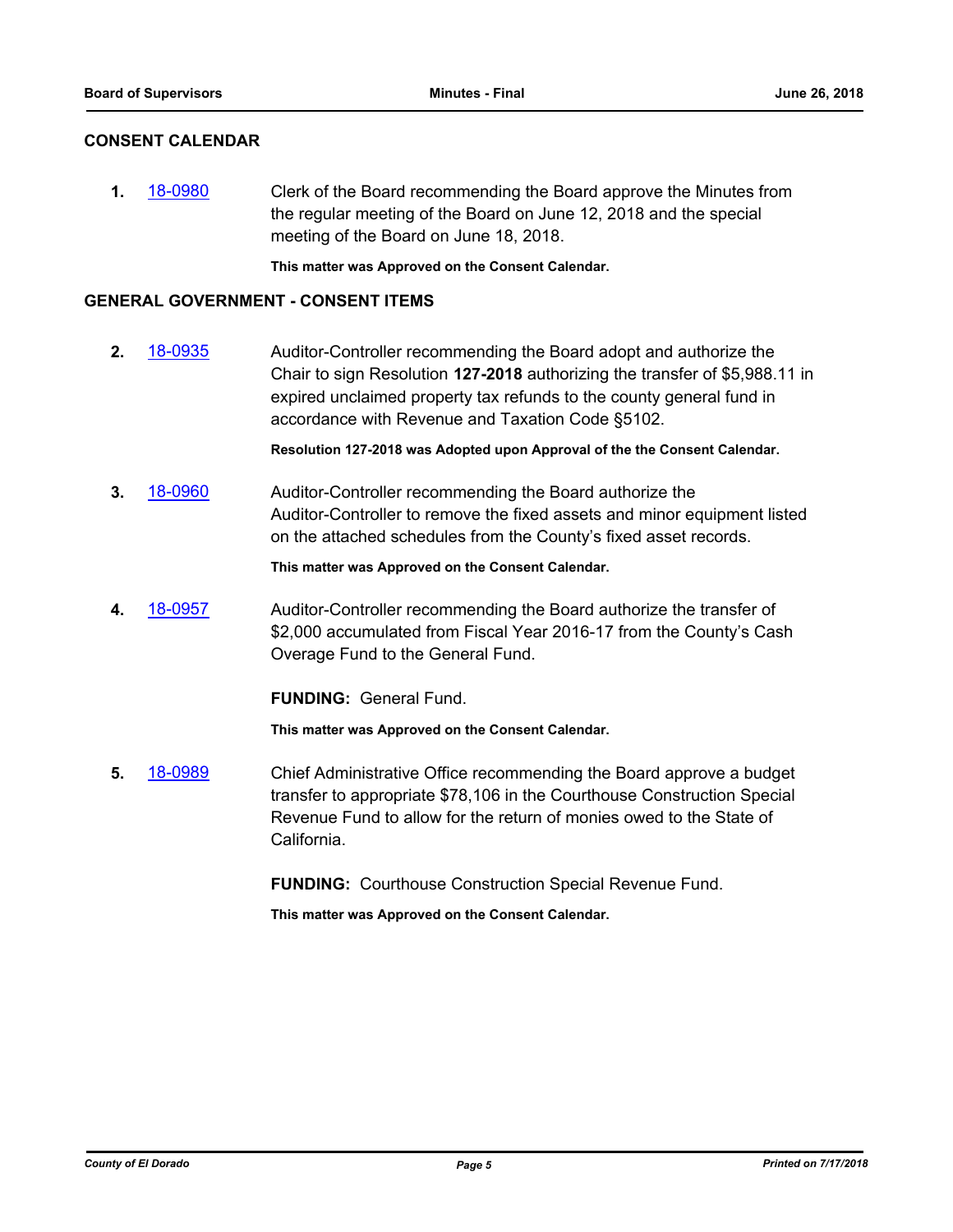**6.** [18-1012](http://eldorado.legistar.com/gateway.aspx?m=l&id=/matter.aspx?key=24361) Chief Administrative Office recommending the Board adopt and authorize the Chair to sign Resolution **132-2018** approving the Authorized Personnel Allocation Resolution, with the personnel allocation schedule included by reference as Exhibit 1 to the Resolution, based on the Board approved Fiscal Year 2018-19 Recommended Budget and incorporating title and allocation changes, approved by the Board of Supervisors or made pursuant to Personnel Rules, subsequent to the development of the Recommended Budget.

**Resolution 132-2018 was Adopted upon Approval of the Consent Calendar.**

**7.** [18-0918](http://eldorado.legistar.com/gateway.aspx?m=l&id=/matter.aspx?key=24266) Chief Administrative Office, Procurement and Contracts recommending the Board approve the following:

> 1) Award Bid 18-405-037 for the purchase of propane gas for the West Slope of El Dorado County to the low qualified bidder, Hunt & Sons Inc. of Placerville, CA;

2) Authorize the Purchasing Agent to issue a contract in the amount of \$1,500,000 for a five-year (5-year) period pending Board approval; and 3) Authorize the Purchasing Agent to increase the contract on an "as needed" basis during the awarded period as long as funding is available within the requesting department's budget.

**FUNDING:** General Fund initially, with partial reimbursement from outside funding sources.

**This matter was Approved on the Consent Calendar.**

**8.** [18-0985](http://eldorado.legistar.com/gateway.aspx?m=l&id=/matter.aspx?key=24333) Clerk of the Board recommending the Board adopt and authorize the Chair to sign Resolution **129-2018** to cancel their regular meeting of August 7, 2018 to encourage Board member attendance at the annual Lake Tahoe Environmental Summit.

**Resolution 129-2018 was Adopted upon Approval of the Consent Calendar.**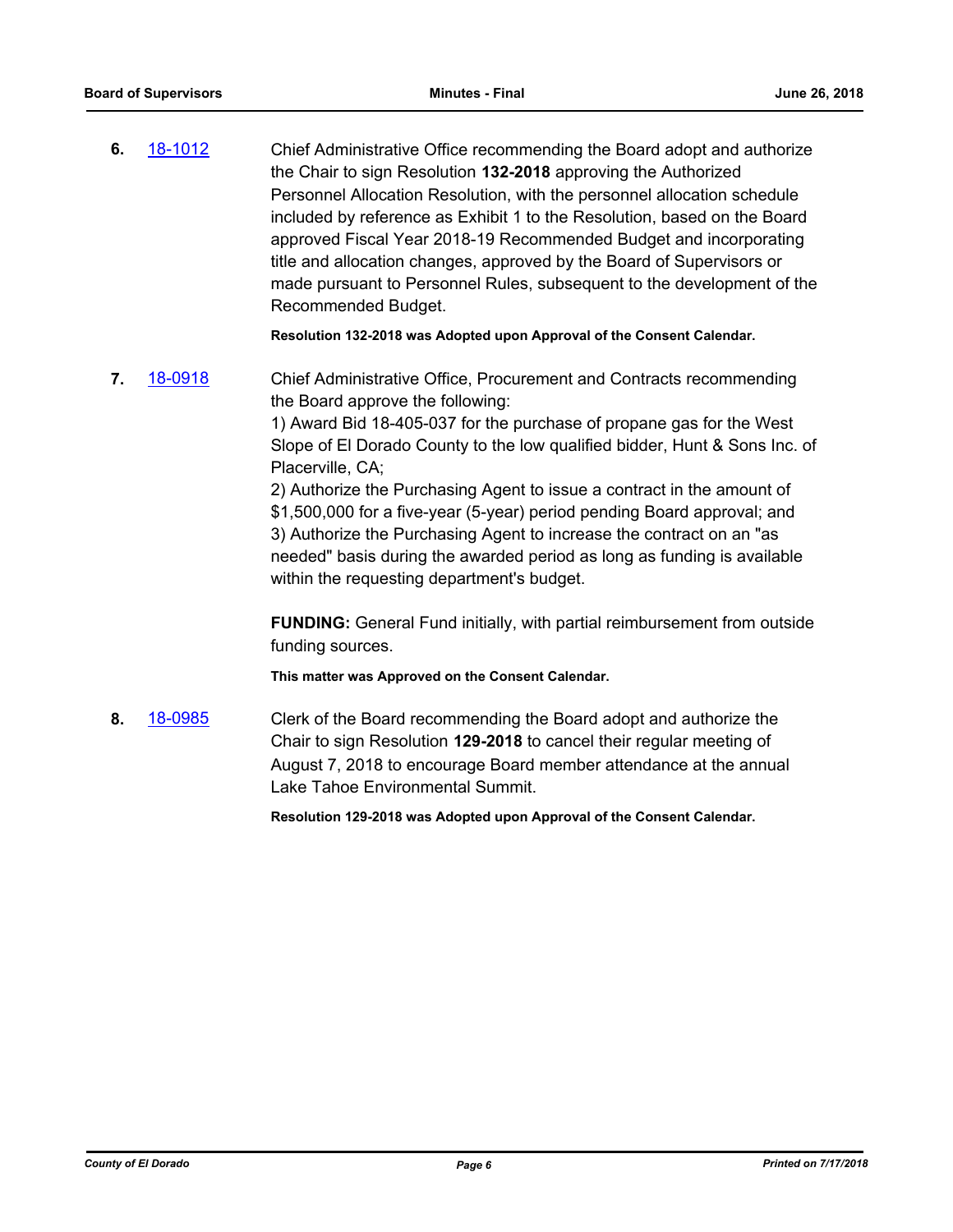| 9. | 18-0904 | Human Resources Department recommending the Board approve the            |
|----|---------|--------------------------------------------------------------------------|
|    |         | following:                                                               |
|    |         | 1) Revised department-specific class specification for the Environmental |
|    |         | Management Department: Environmental Health Specialist Supervisor        |
|    |         | (Title change from: Supervising Environmental Health Specialist);        |
|    |         | 2) Revised department-specific class specification for the Public        |
|    |         | Defender's Office: Assistant Public Defender; and                        |
|    |         | 3) Adopt and authorize the Chair to Resolution 128-2018 to approve the   |
|    |         | bargaining unit change and new salary range for the Assistant Public     |
|    |         | Defender classification.                                                 |
|    |         | <b>FUNDING:</b> General Fund. Public Safety Sales Tax Revenue. Public    |

**FUNDING**: General Fund, Public Safety Sales Tax Revenue, Public Safety Realignment.

**Resolution 128-2018 was Adopted upon Approval of the Consent Calendar.**

**10.** [18-0929](http://eldorado.legistar.com/gateway.aspx?m=l&id=/matter.aspx?key=24277) Human Resources Department recommending the Board approve the disbanding of the Health Plan Advisory Committee.

## **FUNDING:** N/A

**This matter was Approved on the Consent Calendar.**

**11.** [18-0932](http://eldorado.legistar.com/gateway.aspx?m=l&id=/matter.aspx?key=24280) Human Resources Department recommending the Board repeal Board Policy E-1, Personnel Policies. Originally adopted in 1987, Policy E-1 is obsolete as the content was incorporated into the Personnel Rules via Resolution 048-2013 and revised by Resolution 015-2014.

## **FUNDING:** N/A

**This matter was Approved on the Consent Calendar.**

**12.** [18-0952](http://eldorado.legistar.com/gateway.aspx?m=l&id=/matter.aspx?key=24300) Human Resources Department, Risk Management Division, recommending the Board approve and authorize the Chair to sign Amendment I to Agreement 048-S1711 (FENIX 101), with the Permanente Medical Group, Inc. to provide occupational health services for pre-employment exams, extending the term by six (6) months to December 31, 2018 and increasing the total not to exceed amount of the Agreement by \$60,000 for a new total not to exceed amount of \$235,000.

**FUNDING:** Risk Management Internal Services Fund.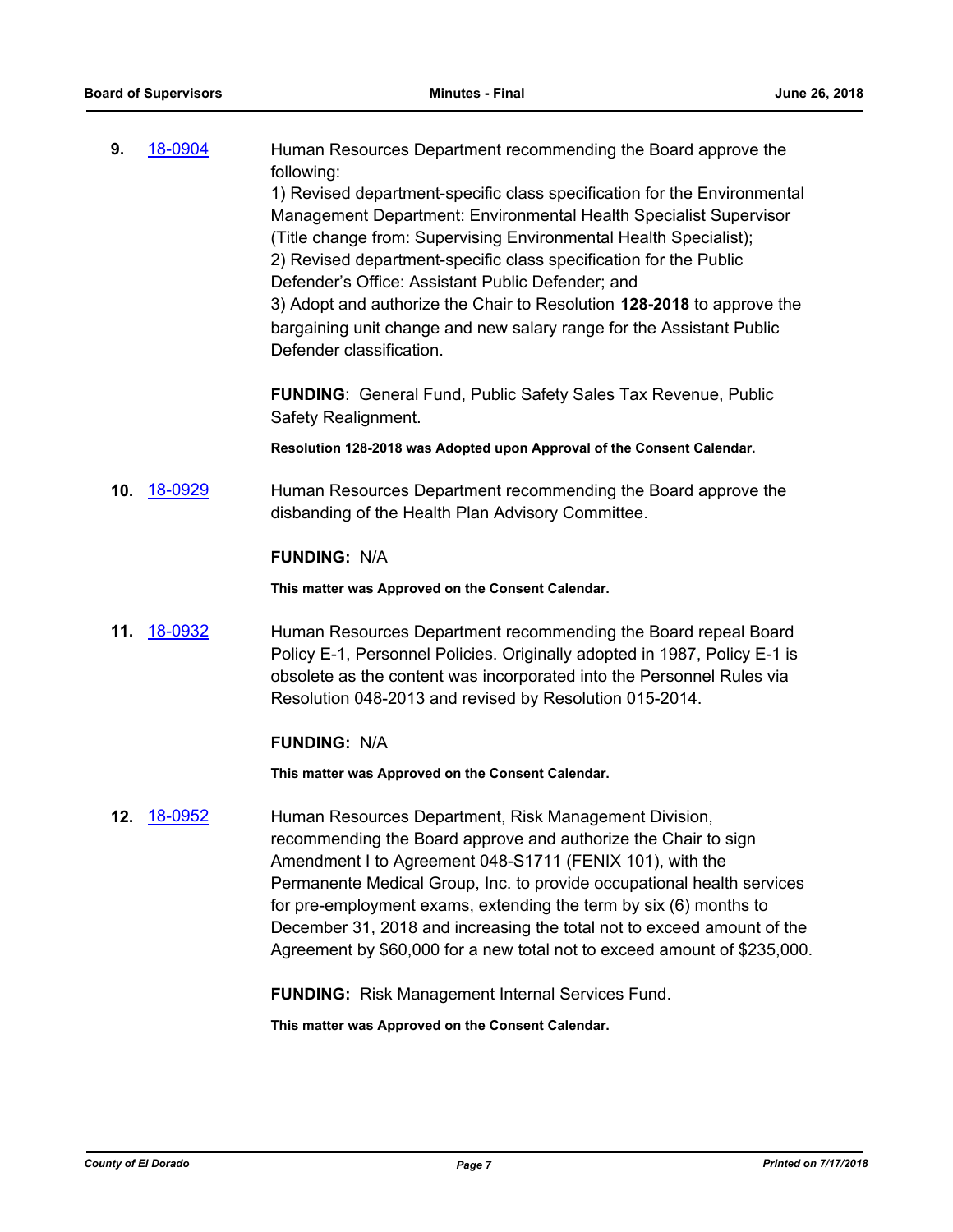**13.** [18-0953](http://eldorado.legistar.com/gateway.aspx?m=l&id=/matter.aspx?key=24301) Human Resources Department recommending the Board approve and authorize the Chair to sign Amendment I to Agreement 057-S1611 (FENIX 121), with The Law Offices of Valentina Reiner for professional employment legal services, extending the term by six (6) months for a new term of July 1, 2015 through December 31, 2018. There is no change to the original not to exceed amount of the Agreement.

**FUNDING:** General Fund.

**This matter was Approved on the Consent Calendar.**

**14.** [18-0955](http://eldorado.legistar.com/gateway.aspx?m=l&id=/matter.aspx?key=24303) Human Resources Department recommending the Board authorize continuation of the current perpetual Agreement 471-S1211 with GovernmentJobs.com, Inc., doing business as Neogov, for the ongoing maintenance of the County-wide applicant tracking, subscription to Governmentjobs.com website, and background check integration for the period July 1, 2018 through June 30, 2019. Estimated costs for the year are \$22,238.

**FUNDING:** General Fund.

**This matter was Approved on the Consent Calendar.**

**15.** [18-0954](http://eldorado.legistar.com/gateway.aspx?m=l&id=/matter.aspx?key=24302) Information Technologies Department recommending the Board approve and authorize the Purchasing Agent to sign Amendment I to Agreement 2422 with Computer Associates, Inc. (CA, Inc.) in the amount of \$46,698.15 for the period of July 1, 2018 through June 30, 2019, for the provision of mainframe software maintenance and licensing for the xBC12 Mainframe computer.

> **FUNDING:** General Fund, with partial cost recovery in future year(s) through the A-87 Cost Plan.

**This matter was Approved on the Consent Calendar.**

**16.** [18-0995](http://eldorado.legistar.com/gateway.aspx?m=l&id=/matter.aspx?key=24344) Supervisor Frentzen recommending the Board approve the appointment of Matthew Cardozo as the District II member to the Human Rights Commission.

**This matter was Approved on the Consent Calendar.**

**17.** [18-1014](http://eldorado.legistar.com/gateway.aspx?m=l&id=/matter.aspx?key=24363) Supervisor Hidahl recommending the Board approve the appointment of Allen Stansbury as the District I member to the Human Rights Commission.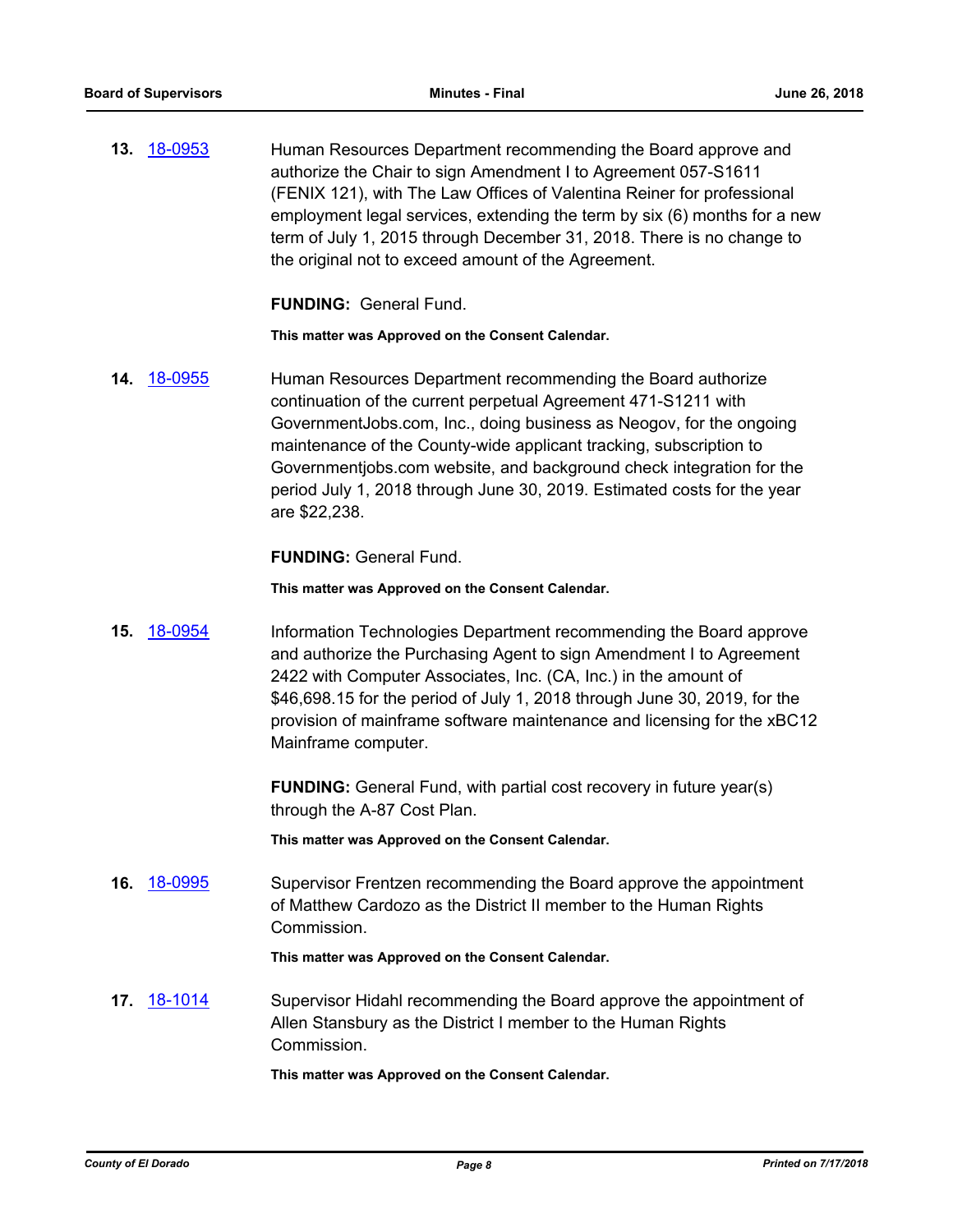|     | 18. 18-1005 | Supervisor Novasel recommending the Board approve the appointment of<br>Bill Martinez as the District V member to the Human Rights Commission.                                                                                                                |
|-----|-------------|---------------------------------------------------------------------------------------------------------------------------------------------------------------------------------------------------------------------------------------------------------------|
|     |             | This matter was Approved on the Consent Calendar.                                                                                                                                                                                                             |
| 19. | 16-0305     | Supervisor Ranalli recommending the Board find that a state of<br>emergency continues to exist in El Dorado County as a result of<br>unprecedented tree mortality due to drought conditions and related bark<br>beetle infestations. (Cont. 6/12/18, Item 13) |
|     |             | This matter was Approved on the Consent Calendar.                                                                                                                                                                                                             |
| 20. | 18-1013     | Supervisor Veerkamp recommending the Board approve the appointment<br>of Lara Gularte as the District III Member to the Human Rights<br>Commission                                                                                                            |
|     |             | This matter was Approved on the Consent Calendar.                                                                                                                                                                                                             |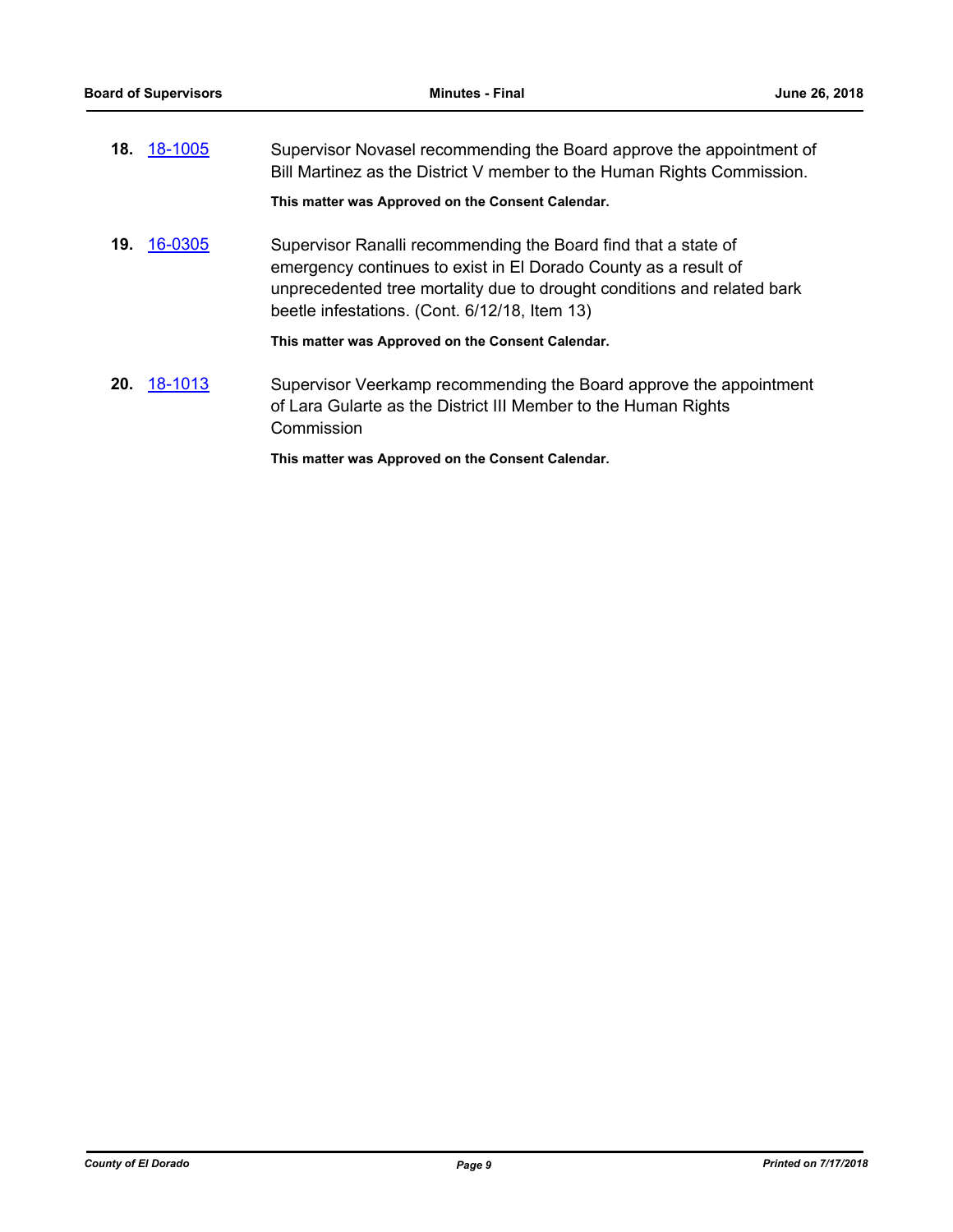#### **HEALTH AND HUMAN SERVICES - CONSENT ITEMS**

**21.** [18-0468](http://eldorado.legistar.com/gateway.aspx?m=l&id=/matter.aspx?key=23813) Health and Human Services Agency and Environmental Management Department, recommending the Board: 1) Adopt and authorize the Chair to sign Resolution **126-2018** expressing the County's opposition to AB-626 California Retail Food Code: microenterprise home kitchen operations (E. Garcia and Arambula), proposed expansion to the cottage food law; and 2) Authorize submittal of said Resolution to State Legislative representatives; and 3) Authorize the County of El Dorado's Public Health Officer and/or the Director of Environmental Management to testify before State Legislative representatives regarding opposition to AB-626.

#### **FUNDING:** NA

**This matter was Approved and Resolution 126-2018 Adopted upon approval of the Consent Calendar.**

**22.** [18-0662](http://eldorado.legistar.com/gateway.aspx?m=l&id=/matter.aspx?key=24007) Health and Human Services Agency recommending the Board: 1) Approve and authorize the Chair to sign Amendment II to Agreement for Services 339 (170-S1611) with Sierra Child & Family Services, Inc., for the provision of Specialty Mental Health Services for minors, extending the term for a period of six months to be October 13, 2015 through December 31, 2018, and increasing the maximum contractual obligation by \$1,087,908, effective July 1, 2018, for a new total of \$4,934,701; and 2) Authorize the Purchasing Agent, or designee, to execute further documents relating to Agreement for Services 339 (170-S1611), including amendments which do not increase the maximum dollar amount or term of the Agreement, and contingent upon approval by County Counsel and Risk Management.

> **FUNDING:** State and Federal, Mental Health Services Act, and Realignment.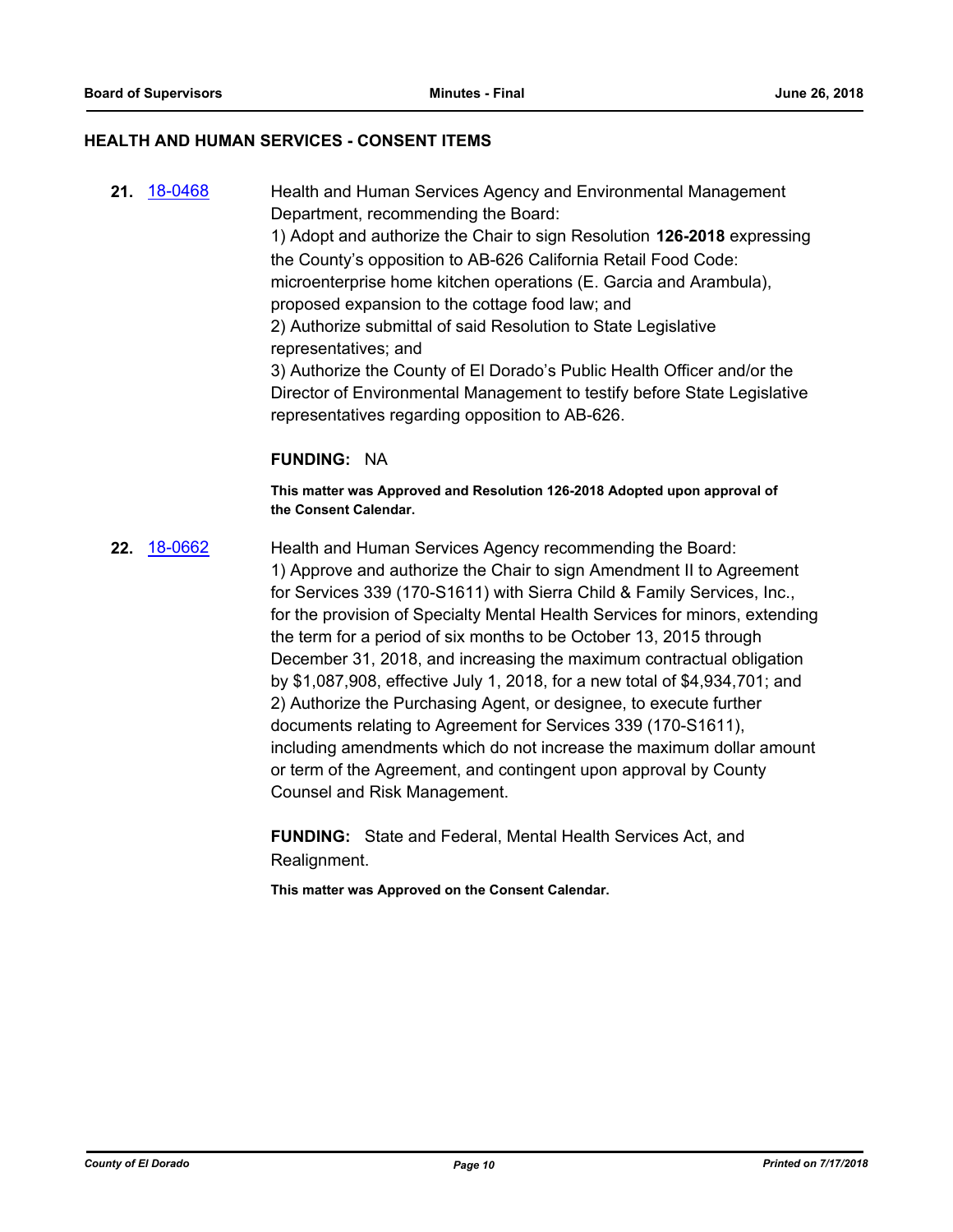**23.** [18-0663](http://eldorado.legistar.com/gateway.aspx?m=l&id=/matter.aspx?key=24008) Health and Human Services Agency recommending the Board: 1) Approve and authorize the Chair to sign Amendment I to Agreement for Services 332 with Tahoe Youth and Family Services, Inc., for the provision of Specialty Mental Health Services for minors, extending the term for a period of six months to be November 1, 2015 through December 31, 2018, and increasing the maximum contractual obligation by \$22,302 effective July 1, 2018 for a new total of \$215,822; and 2) Authorize the Purchasing Agent, or designee, to execute further documents relating to Agreement for Services 332, including amendments which do not increase the maximum dollar amount or term of the Agreement, and contingent upon approval by County Counsel and Risk Management.

> **FUNDING:** State and Federal, Mental Health Services Act, and Realignment.

**This matter was Approved on the Consent Calendar.**

**24.** [18-0664](http://eldorado.legistar.com/gateway.aspx?m=l&id=/matter.aspx?key=24009) Health and Human Services Agency recommending the Board: 1) Approve and authorize the Chair to sign Amendment II to Agreement for Services 337 (169-S1611) with Summitview Child and Family Services, Inc. for the provision of Specialty Mental Health Services for minors, extending the term for a period of six months to be November 1, 2015 through December 31, 2018, and increasing the maximum contractual obligation by \$593,382 effective July 1, 2018, for a new total of \$2,913,472; and 2) Authorize the Purchasing Agent, or designee, to execute further documents relating to Agreement for Services 337 (169-S1611), including amendments which do not increase the maximum dollar amount or term of the Agreement, and contingent upon approval by County Counsel and Risk Management.

> **FUNDING:** State and Federal, Mental Health Services Act, and Realignment.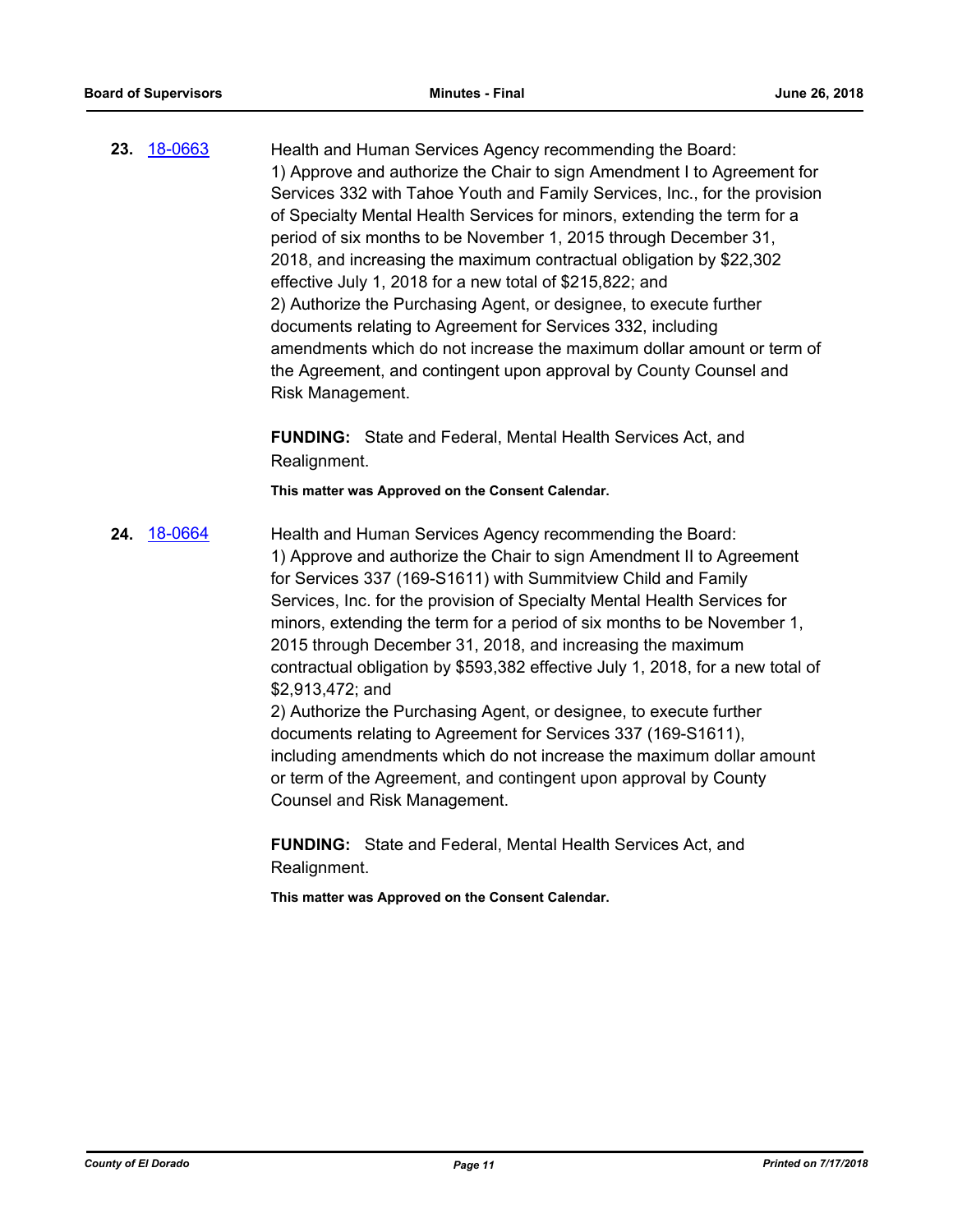**25.** [18-0665](http://eldorado.legistar.com/gateway.aspx?m=l&id=/matter.aspx?key=24010) Health and Human Services Agency recommending the Board: 1) Approve and authorize the Chair to sign Amendment I to Agreement for Services 335 (168-S1611) with New Morning Youth and Family Services, Inc., for the provision of Specialty Mental Health Services for minors, extending the term for a period of six months to be November 1, 2015 through December 31, 2018, and increasing the maximum contractual obligation by \$61,878, effective July 1, 2018, for a new total of \$1,176,368; and 2) Authorize the Purchasing Agent, or designee, to execute further documents relating to Agreement for Services 335 (168-S1611),

including amendments which do not increase the maximum dollar amount or term of the Agreement, and contingent upon approval by County Counsel and Risk Management.

**FUNDING:** State and Federal, Mental Health Services Act, and Realignment.

**This matter was Approved on the Consent Calendar.**

26. [18-0666](http://eldorado.legistar.com/gateway.aspx?m=l&id=/matter.aspx?key=24011) **Health and Human Services Agency recommending the Board:** 1) Approve and authorize the Chair to sign Amendment 1 to Agreement for Services 348 with Stanford Youth Solutions, for the provision of Specialty Mental Health Services for minors, extending the term for a period of six months to be November 1, 2015 through December 31, 2018, and increasing the maximum contractual obligation by \$113,982 effective July 1, 2018 for a new total of \$380,649; and 2) Authorize the Purchasing Agent, or designee, to execute further documents relating to Agreement for Services 348 including amendments which do not increase the maximum dollar amount or term of the Agreement, and contingent upon approval by County Counsel and Risk Management.

> **FUNDING:** State and Federal, Mental Health Services Act, and Realignment.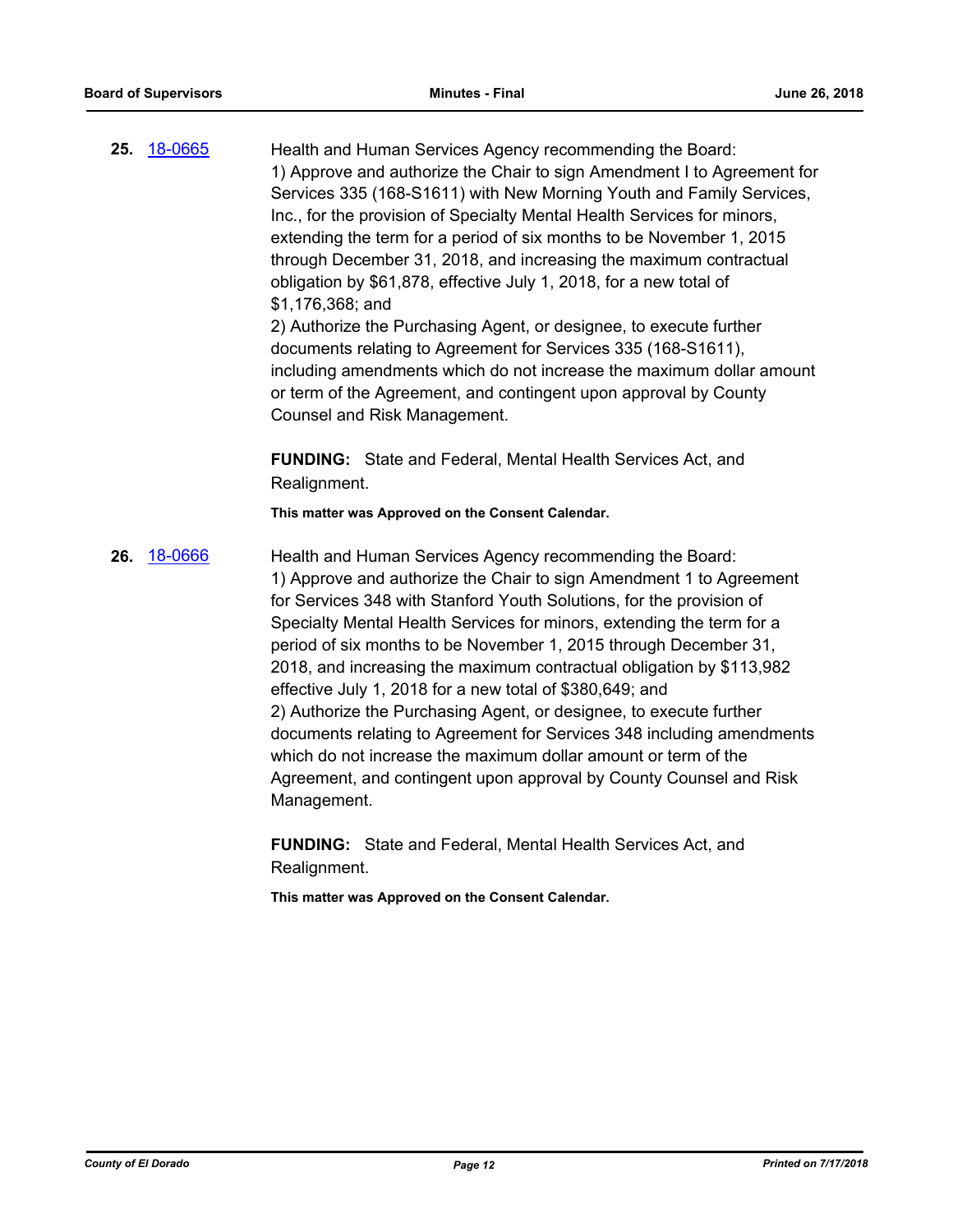**27.** [18-0718](http://eldorado.legistar.com/gateway.aspx?m=l&id=/matter.aspx?key=24064) Health and Human Services Agency recommending the Board: 1) Approve and authorize the Chair to sign Amendment II to Agreement for Services 352 with Summitview Child and Family Services, Inc., for the provision of Specialty Mental Health Services for minors in a Group Home setting, extending the term for a period of six months to be November 1, 2015 through December 31, 2018, and increasing the maximum contractual obligation by \$144,222 effective July 1, 2018, for a new total of \$873,222; and

2) Authorize the Purchasing Agent, or designee, to execute further documents relating to Agreement for Services 352 including amendments which do not increase the maximum dollar amount or term of the Agreement, and contingent upon approval by County Counsel and Risk Management.

**FUNDING:** State and Federal, Mental Health Services Act, and Realignment.

**This matter was Approved on the Consent Calendar.**

**28.** [18-0878](http://eldorado.legistar.com/gateway.aspx?m=l&id=/matter.aspx?key=24225) Health and Human Services Agency recommending the Board of Supervisors, sitting as both the Board of Supervisors and the Public Housing Authority Board, approve and authorize the Chair to sign a Budget Transfer Request increasing Public Housing Authority General Fund revenue and decreasing Federal revenue by \$50,000 due to loss of the Family Self Sufficiency funding for Fiscal Year 2017-18 and low program fund balances; and that the Board of Supervisors approve decreasing the General Fund contribution and appropriations by \$50,000 in the Area Agency on Aging, due to program savings, increasing the contribution to the Public Housing Authority. (Cont. 6/12/18, Item 18)

**FUNDING:** General Fund.

**This matter was Approved on the Consent Calendar. Supervisor Frentzen registered a no vote due to the possible negative impact to Senior Programs.**

- **Yes:** 4 Veerkamp, Ranalli, Novasel and Hidahl
- **Noes:** 1 Frentzen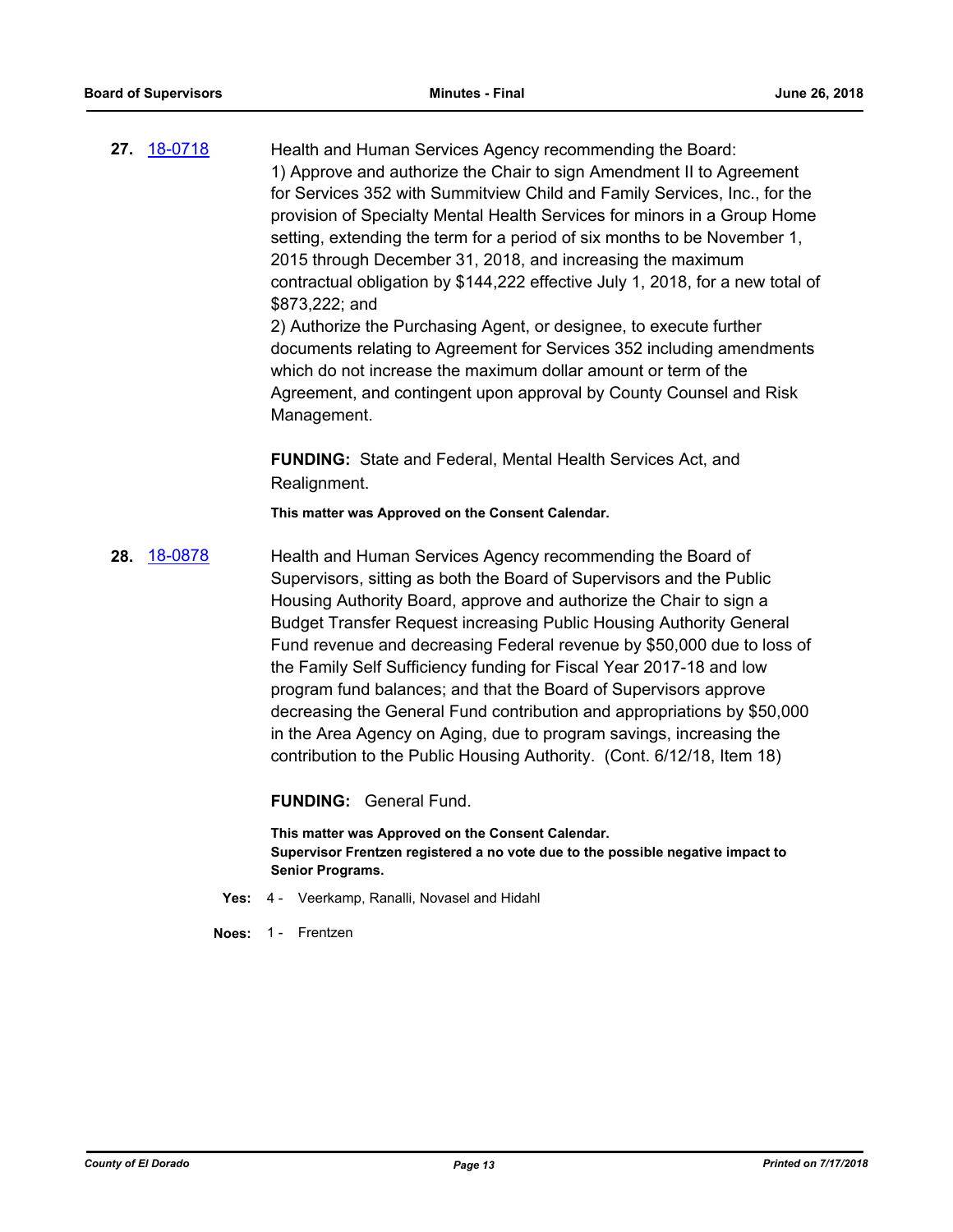**29.** [18-0894](http://eldorado.legistar.com/gateway.aspx?m=l&id=/matter.aspx?key=24241) Health and Human Services Agency recommending the Board: 1) Approve and authorize the Chair to sign Agreement for Services 3087 with EDCA Lifeskills, Inc., for the provision of senior peer counseling services, for the term July 1, 2018 through June 30, 2020, with a maximum contractual obligation of \$80,000; and 2) Authorize the Purchasing Agent, or designee, to execute further documents relating to Agreement for Services 3087, including amendments which do not increase the maximum dollar amount or term of the Agreement, and contingent upon approval by County Counsel and Risk Management.

**FUNDING:** Mental Health Services Act.

**This matter was Approved on the Consent Calendar.**

**30.** [18-0924](http://eldorado.legistar.com/gateway.aspx?m=l&id=/matter.aspx?key=24272) Health and Human Services Agency (HHSA) recommending the Board: 1) Discharge the HHSA Director from further accountability to collect the debts identified on the attached Discharge of Accountability Report in the amount of \$1,767,437.66 pursuant to Government Code Sections 25257 through 25259, for the period 2013 through 2017; and 2) Forgive the loss of Child Support Services Eligibility revenue and discharge the HHSA Director from further accountability of lost revenue in the amount of \$60.00.

#### **FUNDING:** N/A

**This matter was Approved on the Consent Calendar.**

**31.** [18-0927](http://eldorado.legistar.com/gateway.aspx?m=l&id=/matter.aspx?key=24275) Health and Human Services Agency recommending the Board approve and authorize the Chair to sign a Budget Transfer Request increasing the Public Guardian Division appropriations by \$104,000; increasing the General Fund (GF) Use of Fund balance from Designations (Audit Reserve) by \$58,570, and decreasing GF appropriations for Animal Services by \$45,430. (4/5 vote required.)

**FUNDING:** General Fund.

**This matter was Approved on the Consent Calendar. Supervisor Frentzen registered a no vote due to the random transfer to different departments.**

- **Yes:** 4 Veerkamp, Ranalli, Novasel and Hidahl
- **Noes:** 1 Frentzen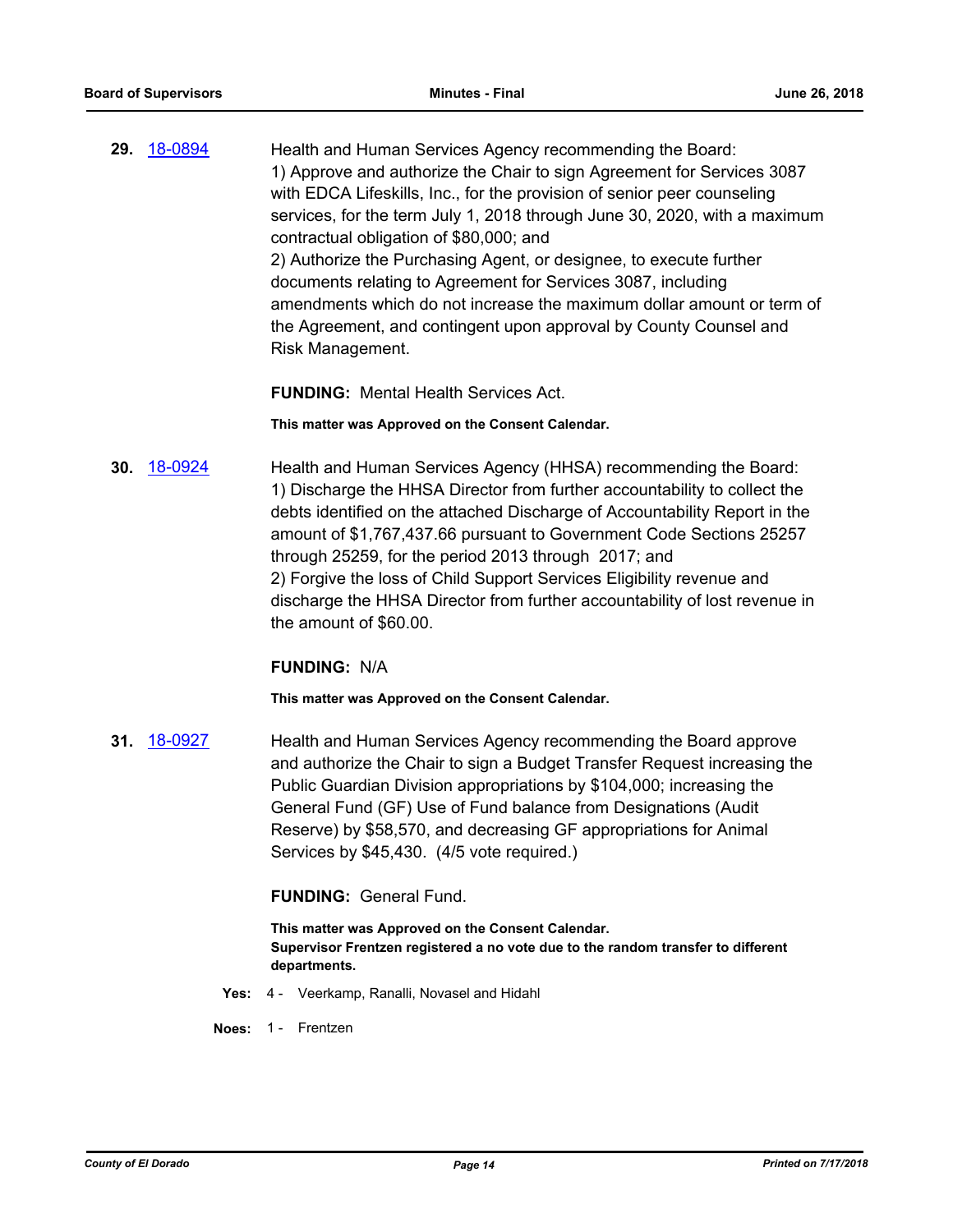#### **LAND USE AND DEVELOPMENT - CONSENT ITEMS**

**32.** [18-0532](http://eldorado.legistar.com/gateway.aspx?m=l&id=/matter.aspx?key=23877) El Dorado County Air Quality Management District (AQMD) recommending the Board, acting as the AQMD Board of Directors, adopt and authorize the Chair to sign Resolution 133-2018 approving the Fiscal Year 2018/19 recommended budget for the El Dorado County AQMD, in the budget there are a stationary source fees and dust plan fees increases of 2.8% based upon the change in the California Consumer Price Index. (Cont. 6/5/2018, Item 34)

**FUNDING:** Permit revenues, State surcharge fees, Grants.

**This matter was approved and Resolution 133-2018 Adopted upon Approval of the Consent Calendar.**

**33.** [18-0329](http://eldorado.legistar.com/gateway.aspx?m=l&id=/matter.aspx?key=23672) Community Development Services, Department of Transportation, recommending the Board consider the following: 1) Approve and authorize the Chair to sign the Integrated Regional Water Management Plan Intergovernmental Grant Administration Agreement 18-31215, awarding funds of \$74,563, for planning associated with the CSA #5 Erosion Control Project, and 2) Authorize the Director of Transportation to execute any future amendments or modifications to this Intergovernmental Grant Administration Agreement that do not increase the current grant amount of \$74,563.

**FUNDING:** California Proposition 1 Grant Program (100%).

**This matter was Approved on the Consent Calendar.**

**34.** [18-0366](http://eldorado.legistar.com/gateway.aspx?m=l&id=/matter.aspx?key=23709) Community Development Services, Department of Transportation, recommending the Board approve and authorize the Chair to sign Easement Deed LD 2110-12-10003, granting to Pacific Gas and Electric Company and Pacific Bell Telephone Company dba AT&T California a Public Utilities Easement across County-owned parcel APN 079-030-13, for the Sly Park Road at Clear Creek Bridge Replacement Project, CIP 77115.

**FUNDING:** N/A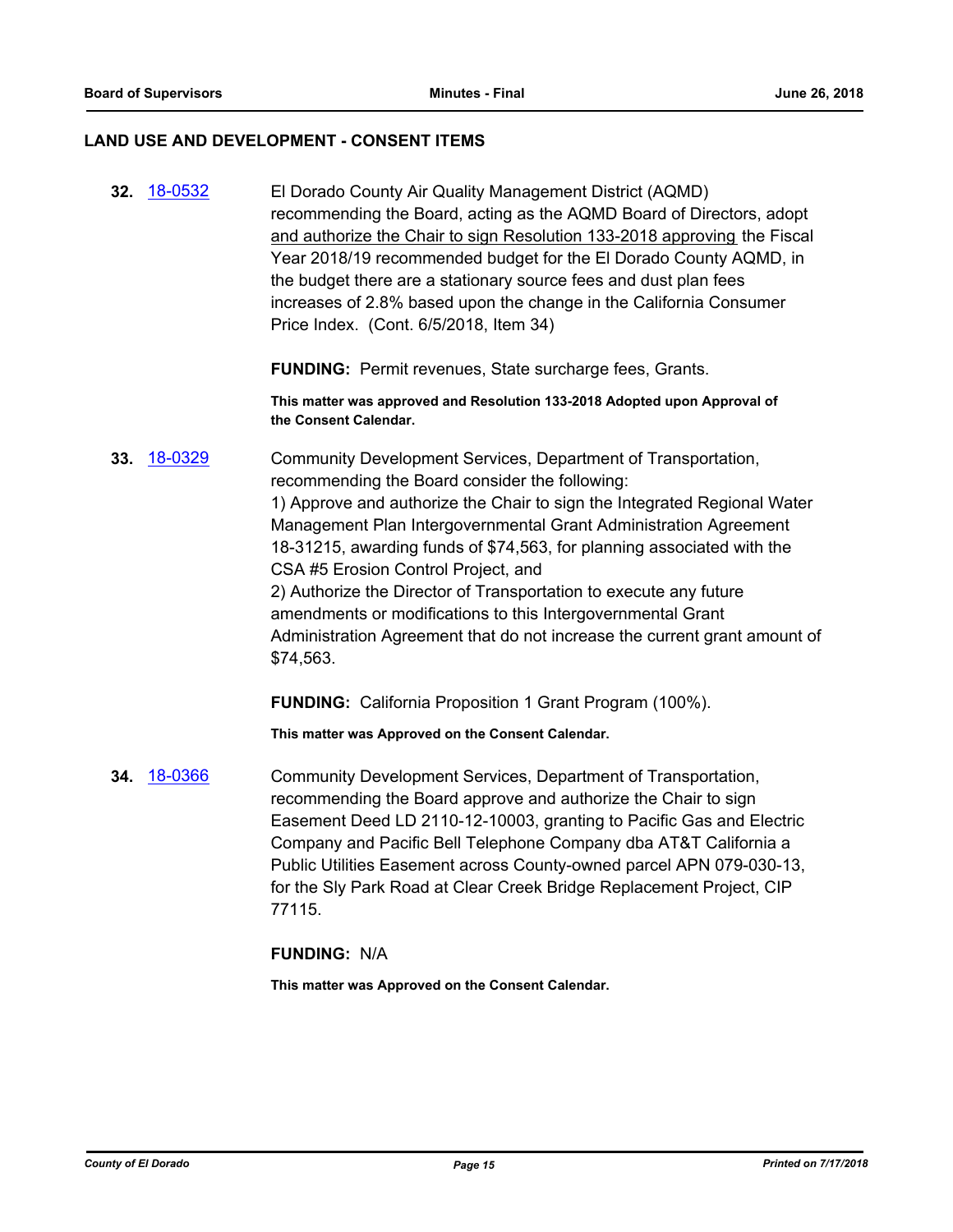| 35. | 18-0409 | Community Development Services, Department of Transportation,<br>recommending the Board consider the following pertaining to the<br>Lakeview Drive Road Repair Project, Contract PW 18-31215, CIP<br>78722, Contract 2752:<br>1) Approve and adopt the Plans and Contract Documents and authorize<br>the Chair to sign the Plans; and<br>2) Authorize advertisement for construction bids.<br><b>FUNDING:</b> Local and State discretionary funding initially (100%), with<br>Department of Transportation staff working with the Federal Emergency<br>Management Agency (FEMA) and the California Office of Emergency                                                                                                                                                                                 |
|-----|---------|--------------------------------------------------------------------------------------------------------------------------------------------------------------------------------------------------------------------------------------------------------------------------------------------------------------------------------------------------------------------------------------------------------------------------------------------------------------------------------------------------------------------------------------------------------------------------------------------------------------------------------------------------------------------------------------------------------------------------------------------------------------------------------------------------------|
|     |         | Services to obtain reimbursement. (Local, State, and Federal)                                                                                                                                                                                                                                                                                                                                                                                                                                                                                                                                                                                                                                                                                                                                          |
|     |         | This matter was Approved on the Consent Calendar.                                                                                                                                                                                                                                                                                                                                                                                                                                                                                                                                                                                                                                                                                                                                                      |
| 36. | 18-0686 | Community Development Services, Department of Transportation,<br>recommending the Board consider the following pertaining to the 2018<br>Marshall Road Pavement Rehabilitation Project, PW 18-31212, Project<br>No 49307, and Contract 2932:<br>1) Award the Construction Contract to Western Engineering Contractors,<br>Inc. who submitted the lowest responsive, responsible bidder, for<br>\$471,947.00;<br>2) Approve and authorize the Chair to sign the Construction Contract,<br>subject to review and approval by County Counsel and Risk Management;<br>and<br>3) Authorize the Director of Transportation to sign an Escrow Agreement,<br>if requested by the Contractor and in accordance with Public Contract<br>Code Section 22300, for the purpose of holding Contract retention funds. |
|     |         | <b>FUNDING:</b> Local Discretionary Funds. (100% - Local, Road Fund)                                                                                                                                                                                                                                                                                                                                                                                                                                                                                                                                                                                                                                                                                                                                   |
|     |         | This matter was Approved on the Consent Calendar.                                                                                                                                                                                                                                                                                                                                                                                                                                                                                                                                                                                                                                                                                                                                                      |
| 37. | 18-0836 | Community Development Services, Department of Transportation,<br>recommending the Board consider the following pertaining to the White<br>Meadow Road and Peavine Ridge Road Storm Damage Repair Project,<br>PW No. 17-31162, CIP No. 78711:<br>1) Approve and adopt the Plans and Contract Documents and authorize<br>the Chair to sign the Plans; and<br>2) Authorize advertisement for construction bids.                                                                                                                                                                                                                                                                                                                                                                                           |
|     |         | <b>FUNDING:</b> Local and State discretionary funding initially (100%), with<br>Transportation staff working with the Federal Emergency Management<br>Agency and California Office of Emergency Services to obtain<br>reimbursement. (Local/State/Federal)                                                                                                                                                                                                                                                                                                                                                                                                                                                                                                                                             |
|     |         | This matter was Approved on the Consent Calendar.                                                                                                                                                                                                                                                                                                                                                                                                                                                                                                                                                                                                                                                                                                                                                      |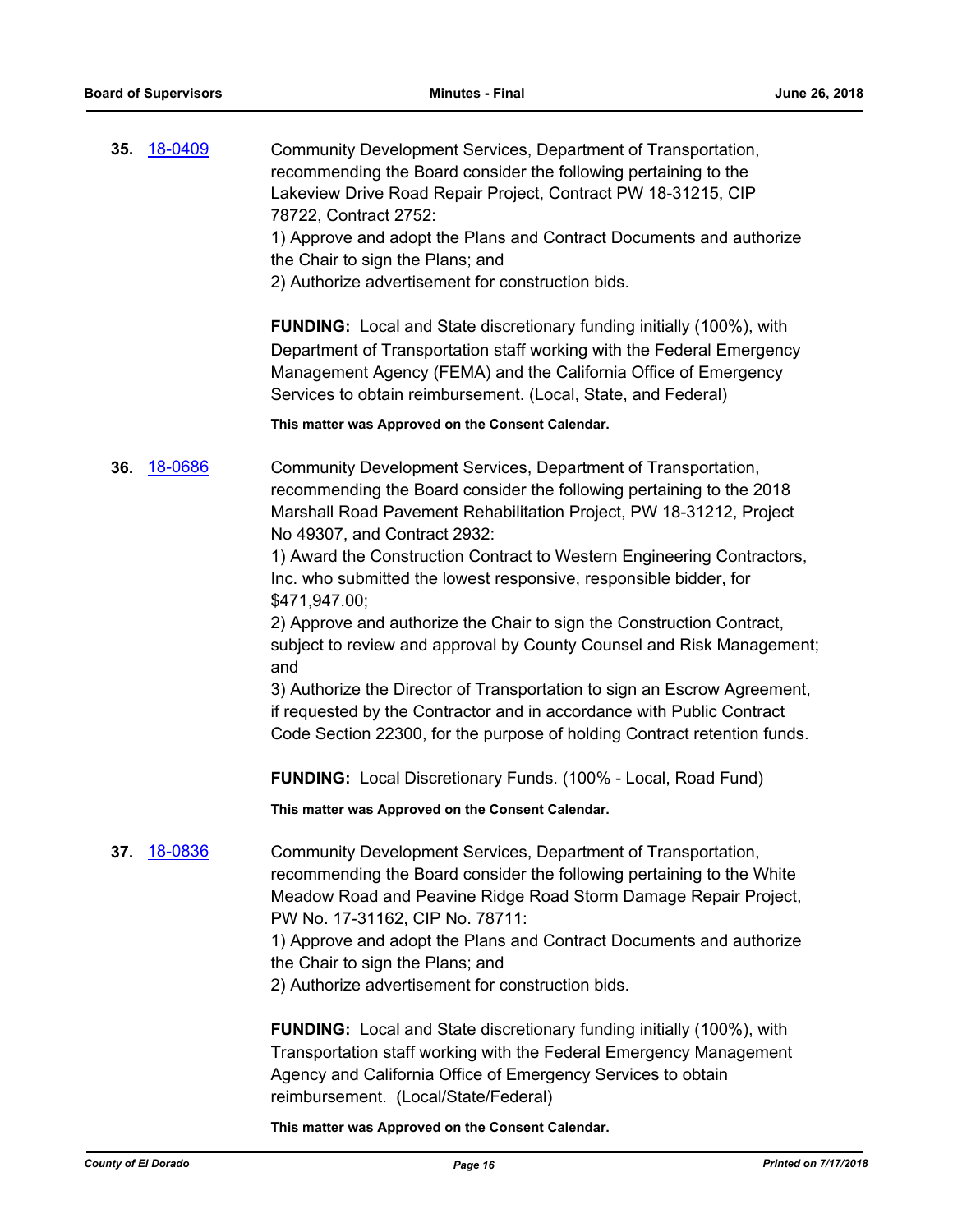**38.** [18-0869](http://eldorado.legistar.com/gateway.aspx?m=l&id=/matter.aspx?key=24216) Community Development Services, Department of Transportation, recommending the Board approve and authorize the Chair to sign Funding Agreement 2914 with the El Dorado County Air Quality Management District, in the amount of \$215,960 with a term ending March 1, 2020, to provide funding for the construction phase of the El Dorado Trail - Missouri Flat Road to El Dorado Project, CIP 97014.

> **FUNDING:** California Department of Motor Vehicles Assembly Bill 2766 Subvention Funds as issued by the Air Quality Management District Grant Program.

**This matter was Approved on the Consent Calendar.**

**39.** [18-0879](http://eldorado.legistar.com/gateway.aspx?m=l&id=/matter.aspx?key=24226) Community Development Services, Department of Transportation, recommending the Board take the following actions pertaining to the 2017 Happy Valley Road Storm Damage Repair, Contract 2769, PW 17-31206, CIP 78724:

> 1) Award the Construction Contract to the lowest responsive, responsible bidder, Trinity River Construction, Inc.;

2) Approve and authorize the Chair to sign the Construction Contract, subject to review and approval by County Counsel and Risk Management; and

3) Authorize the Director of Transportation to sign an Escrow Agreement, if requested by the Contractor and in accordance with Public Contract Code Section 22300, for the purpose of holding Contract retention funds.

**FUNDING:** Local and State discretionary funding initially (100% Road Fund), with Department of Transportation staff working with the Federal Emergency Management Agency and the California Office of Emergency Services to obtain reimbursement. (Local, State, and Federal)

**This matter was Approved on the Consent Calendar.**

**40.** [18-0903](http://eldorado.legistar.com/gateway.aspx?m=l&id=/matter.aspx?key=24251) Community Development Services, Department of Transportation, recommending the Board approve and authorize the Chair to sign the Sixth Amendment to Subdivision Improvement Agreement AGMT 07-1495 with K. Hovnanian at Blackstone, LLC and Lennar Communities, Inc., for West Valley Village, Unit 6C extending the performance period to February 7, 2019.

**FUNDING:** Developer Funded.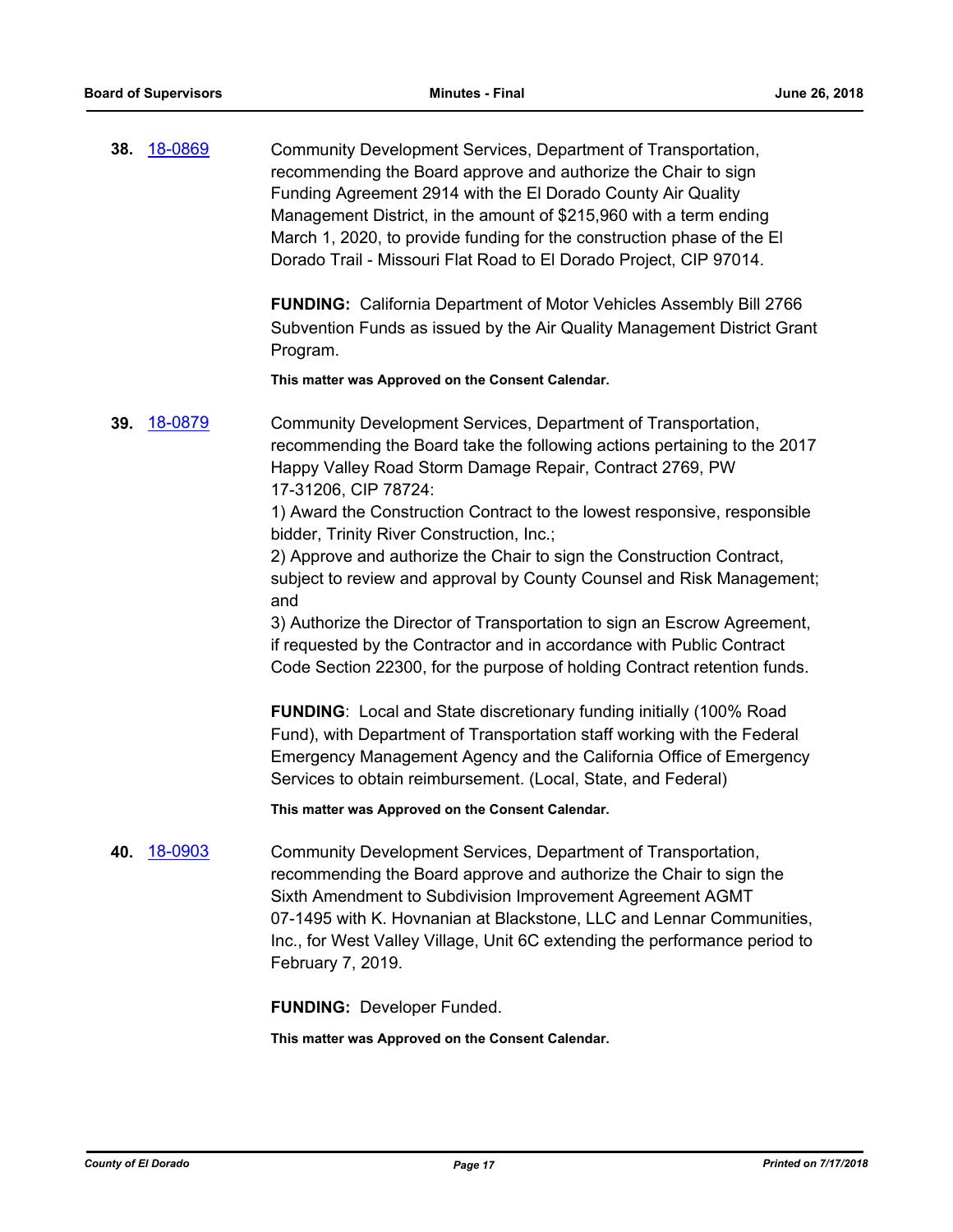**41.** [18-0961](http://eldorado.legistar.com/gateway.aspx?m=l&id=/matter.aspx?key=24309) Community Development Services, Department of Transportation and Chief Administrative Office, recommending the Board approve and authorize the Chair to sign a budget transfer adjusting the budget for Fiscal Year (FY) 2017/18 to allow for a general fund contribution to the Road Fund in the amount of \$68,000 to reimburse the Road Fund for negative interest charged during FY 2017/2018.

**FUNDING:** General Fund.

**This matter was Approved on the Consent Calendar.**

**42.** [18-0731](http://eldorado.legistar.com/gateway.aspx?m=l&id=/matter.aspx?key=24078) Community Development Services, Environmental Management Department, recommending the Board approve and authorize the Chair to sign Funding Agreement 3038 with The Clean Tahoe Program to provide litter abatement services in the Lake Tahoe Basin, with a term covering the period of June 26, 2018 through June 30, 2021, and with compensation commensurate with imposed per parcel fees estimated at \$29,000 for Fiscal Year 2018/19 and similar amounts for subsequent years in accordance with the annual resolution adopted by the Board authorizing the collection of waste management fees.

> **FUNDING:** County Service Area No. 10, Zone C Parcel Fees. (No Federal Funds)

**This matter was Approved on the Consent Calendar.**

**43.** [18-0885](http://eldorado.legistar.com/gateway.aspx?m=l&id=/matter.aspx?key=24232) Community Development Services, Planning and Building Department, recommending the Board approve and authorize the Chair to sign the Cooperative Agreement in the Amount of \$40,000 per year with the Bureau of Land Management to fund and support the Preserve Manager (\$25,000) and management activities (\$15,000) at the Pine Hill Preserve during the 2018-2023 Federal Fiscal Years.

**FUNDING:** Rare Plant Mitigation Fees. (100% - Local)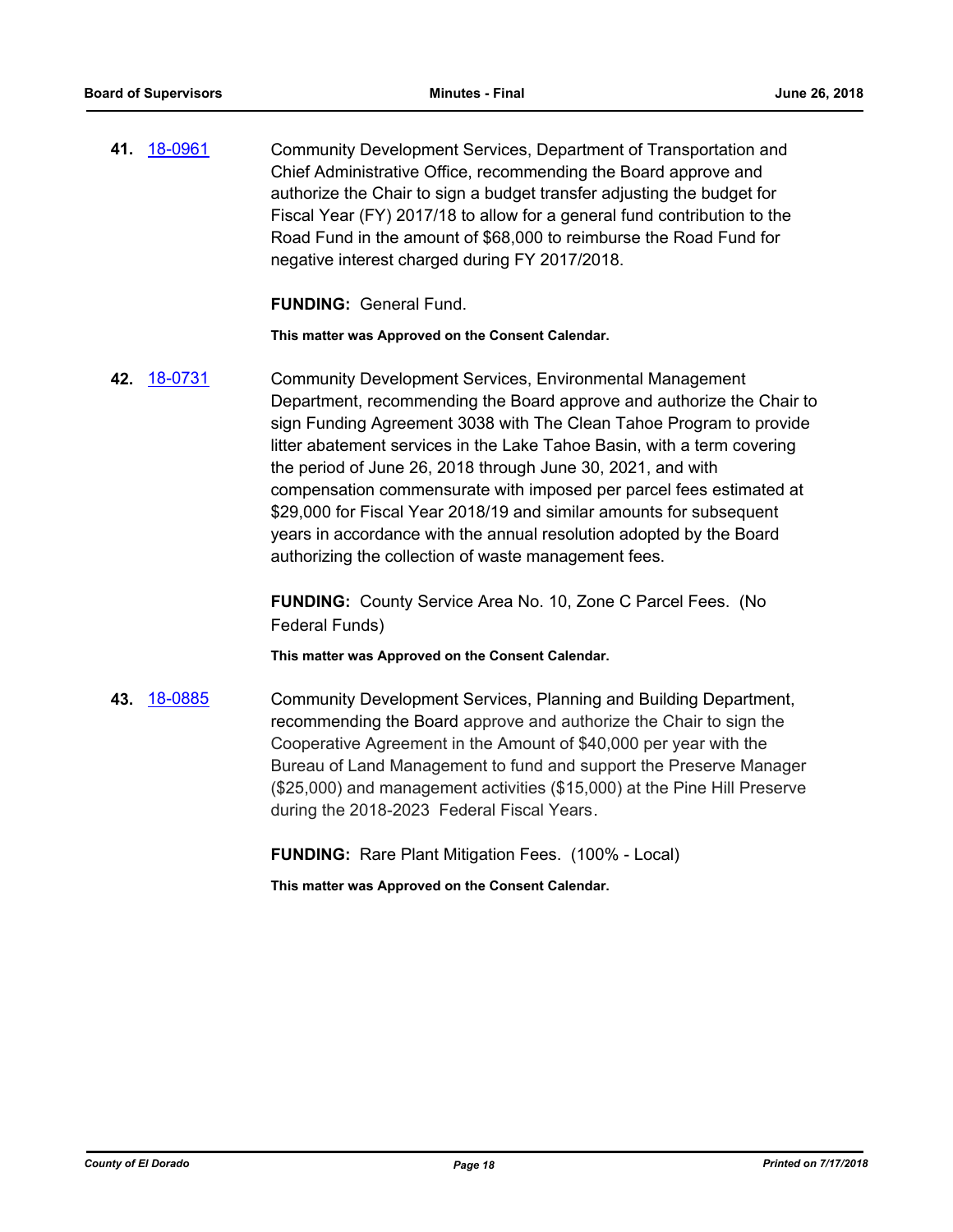**44.** [18-0889](http://eldorado.legistar.com/gateway.aspx?m=l&id=/matter.aspx?key=24236) Community Development Services, Planning and Building Department, recommending the Board approve and authorize the Chair to sign the Cooperative Management Agreement renewal with the Bureau of Land Management and other agencies for management of eight rare plant species and the ecosystem that they inhabit, known as the Pine Hill Preserve, for a period of ten years from October 1, 2016 terminating on September 30, 2026.

## **FUNDING:** N/A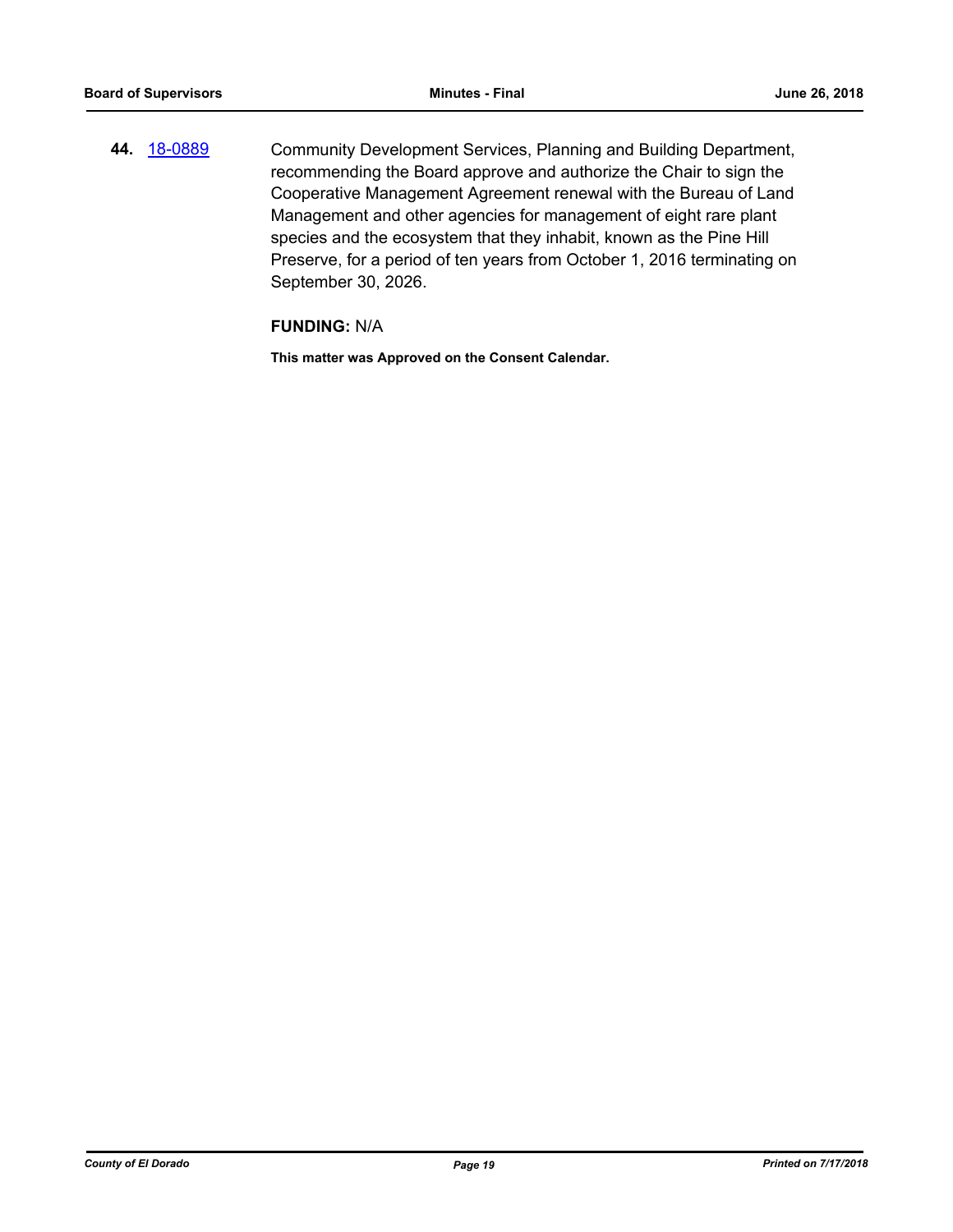### **LAW AND JUSTICE - CONSENT ITEMS**

**45.** [18-0888](http://eldorado.legistar.com/gateway.aspx?m=l&id=/matter.aspx?key=24235) District Attorney recommending the Board approve and authorize the Purchasing Agent to increase the total Not to Exceed amount to Agreement 425-S1311 (FENIX 810) with LexisNexis (Reed Elsevier) by the amount of \$6,177 to correct a clerical error, increasing the total Not to Exceed amount from \$277,348 to \$283,525 for the term of April 1, 2013 through March 31, 2023.

### **FUNDING:** General Fund.

**This matter was Approved on the Consent Calendar.**

**46.** [18-0543](http://eldorado.legistar.com/gateway.aspx?m=l&id=/matter.aspx?key=23888) Sheriff's Office recommending the Board approve and authorize the Chair to sign Amendment II to Agreement 437-S1211(FENIX 832) with TracNet Corporation for software maintenance related to the Jail and Records management system, to amend the scope of work to include a new service related to inmate trust accounts, and to correct an error in the contract compensation, increasing the total amount of the contract by \$69,520 for a total not to exceed amount of \$1,345,957 for the ten-year period.

**FUNDING:** General Fund.

**This matter was Approved on the Consent Calendar.**

## **END CONSENT CALENDAR**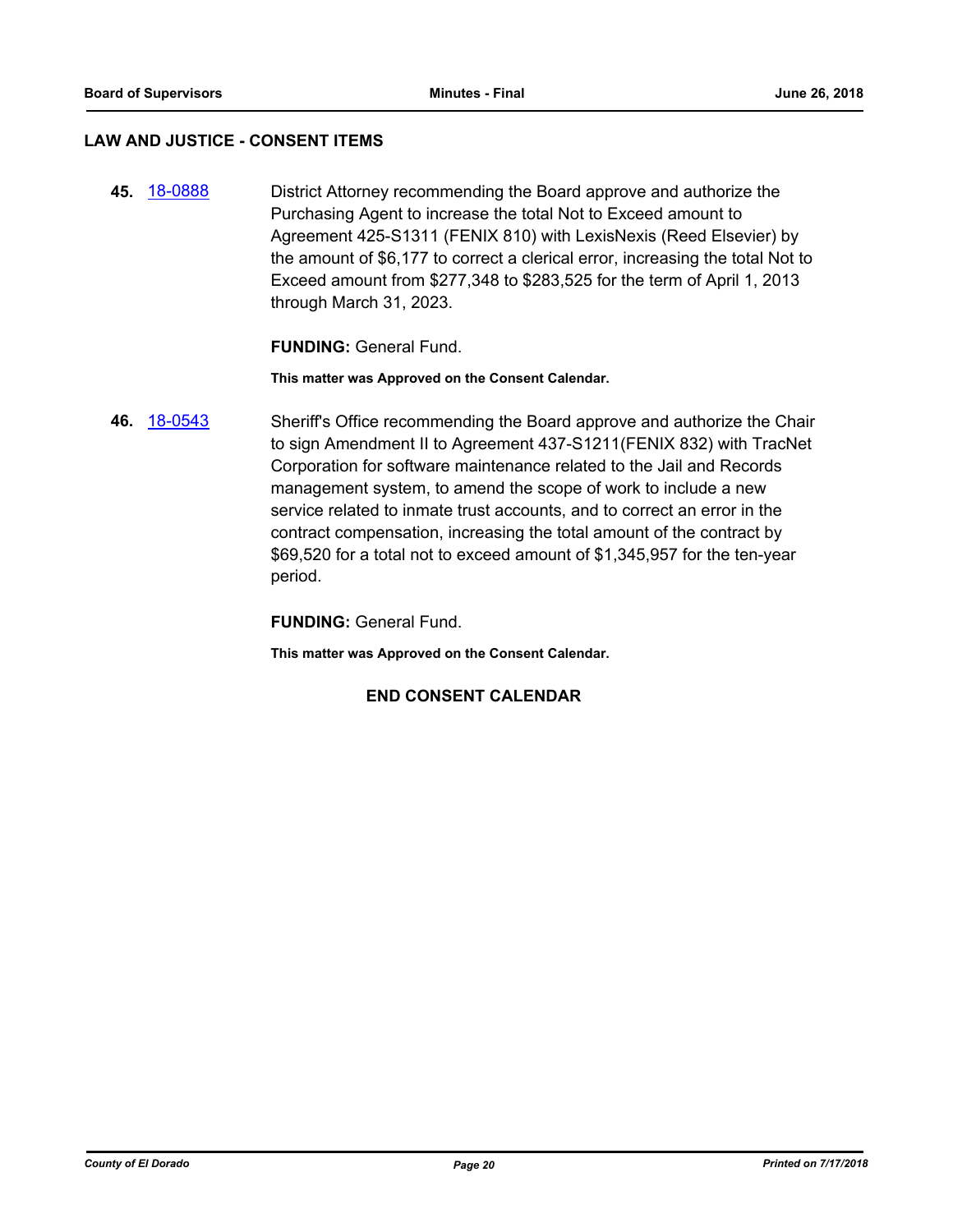#### **DEPARTMENT MATTERS (Items in this category may be called at any time)**

**47.** [18-0874](http://eldorado.legistar.com/gateway.aspx?m=l&id=/matter.aspx?key=24221) Health and Human Services Agency recommending the Board consider the following: 1) Adopt the County's Mental Health Services Act (MHSA) Fiscal Year (FY) 2018-19 Annual Update, including the Reversion Reallocation Expenditure Plan; and 2) Authorize implementation of MHSA FY 2018-19 Annual Update through June 30, 2019, or until the FY 2019-20 Annual Update is adopted by the Board, whichever occurs at the later date. (Est. Time 15 Min.)

> **FUNDING:** State Mental Health Services Act, with expenditure offsets from other Federal, State, and Local Funding Sources.

*Public Comment: T. Kayes, V. Akana.*

**A motion was made by Supervisor Veerkamp, seconded by Supervisor Frentzen to Approve this matter.**

- **Yes:** 5 Veerkamp, Frentzen, Ranalli, Novasel and Hidahl
- **48.** [18-0446](http://eldorado.legistar.com/gateway.aspx?m=l&id=/matter.aspx?key=23791) Health and Human Services Agency, Sheriff's Office, and Probation Department recommending the Board consider the following: 1) Approve and authorize the Chair to sign Amendment 6 to Agreement for Services 76 with California Forensic Medical Group for the provision of health services in the two jail facilities and the two juvenile detention facilities, thereby extending the term for a period of six months to be July 1, 2013 through December 31, 2018, and increasing the maximum obligation of the Agreement by \$1,901,622.32 effective July 1, 2018, for a new total maximum obligation of \$12,488,463.73 for the term of the

Agreement; and 2) Authorize the Purchasing Agent, or designee, to execute further documents relating to Agreement for Services 76, including amendments which do not increase the maximum dollar amount or term of the Agreement, and contingent upon approval by County Counsel and Risk Management. (Est. Time: 10 Min.)

**FUNDING:** General Fund.

**A motion was made by Supervisor Veerkamp, seconded by Supervisor Ranalli, to Approve this matter.**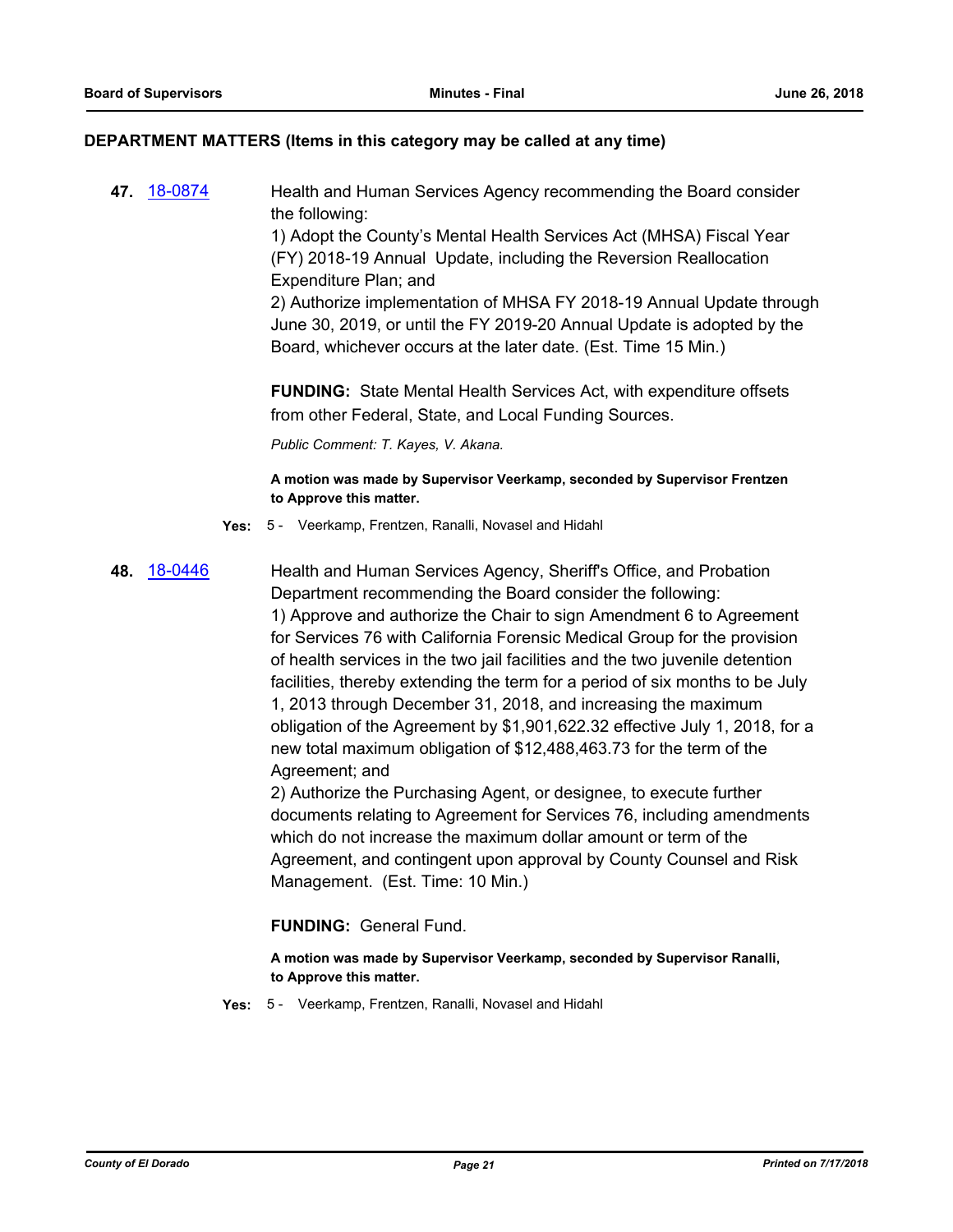**49.** [18-0970](http://eldorado.legistar.com/gateway.aspx?m=l&id=/matter.aspx?key=24318) Probation Department recommending the Board 1) Make findings that it is more economical and feasible to contract out in accordance with Chapter 3.13, Section 3.13.030 of the County Contracting Out Ordinance to contract out for pre-apprenticeship instruction than to obtain the facilities, personnel, training materials, tools, and equipment necessary to provide such services; and 2) Approve and authorize the Chair to sign Agreement for Services 3106 with Northern California Construction Training to provide an apprenticeship program to increase the skillsets of the clients of the El Dorado County Probation Department. This agreement is for a one (1) year term effective July 1, 2018 through June 30, 2019 for a Not to Exceed Amount of \$198,287.00. (Est. Time: 10 Min.)

> **FUNDING:** Fiscal Year 2018-19 AB109 and Community Corrections Partnership**.**

**This matter was continued off calendar at the request of staff.**

**50.** [18-0993](http://eldorado.legistar.com/gateway.aspx?m=l&id=/matter.aspx?key=24342) Community Development Services, Department of Transportation, recommending the Board provide direction to Staff on which of the following alternatives they would like Staff to pursue regarding a Transportation Sales Tax Proposal for Road Maintenance: Alternative 1) Direct Staff to move forward with placing the following draft ballot measure language on the November 2018 election, requesting voters to support a  $\frac{1}{2}$  cent Special Sales Tax, increasing the tax rate from 7.25% to 7.75% in the unincorporated area of the County, and return to the Board on July 17, 2018 with final ballot measure/ordinance language, including an expenditure plan and a return to source provision: In the event Senate Bill 1, The Road Repair and Accountability Act of 2017, is repealed by voters in November 2018, shall an ordinance be adopted for a ½ cent special sales tax, lasting for 20 years and providing approximately \$6,500,000 annually, to be used for the sole purpose of maintaining roads in the unincorporated area of El Dorado County, and requiring a citizen oversight committee to monitor and report on the use of said funds?

#### OR

Alternative 2) Direct Staff to return to the Board for further direction after a determination is made on the November 2018 election regarding the repeal of SB1. (Est. Time: 30 Min.)

**FUNDING:** General Fund - Sales Tax.

*Public Comment: L. Brent-Bumb, K. Payne.*

**A motion was made by Supervisor Ranalli, seconded by Supervisor Veerkamp to direct staff to return to the Board for further direction after a determination is made on the November 2018 election regarding the repeal of SB1.**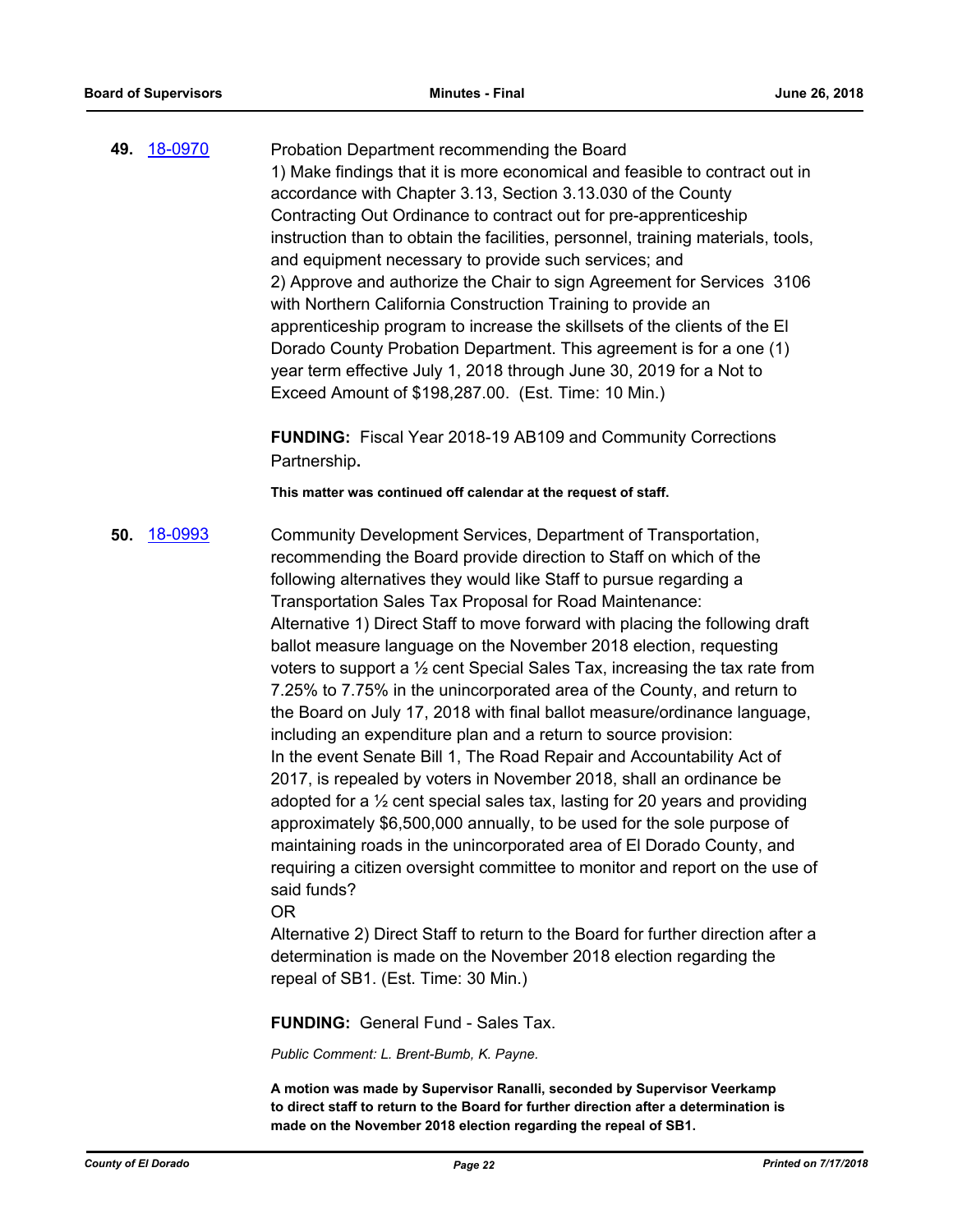**Yes:** 4 - Veerkamp, Frentzen, Ranalli and Novasel

**Noes:** 1 - Hidahl

#### **9:30 A.M. - TIME ALLOCATION**

**51.** [18-0873](http://eldorado.legistar.com/gateway.aspx?m=l&id=/matter.aspx?key=24220) HEARING - Surveyor's Office recommending the Board: 1) Approve and authorize the Chair to sign Resolution **130-2018** to name a segment of State Route 49 to Wagon View Road. This segment of State Route 49 is set to be realigned as part of the Diamond Springs Parkway project. This realignment will result in the existing 2-lane State Route 49 segment from the north end of the commercial property identified as Assessor's Parcel 054-342-31 to Black Rice Road, converting to a frontage road serving the residential parcels, and will provide separation from State Route 49 traffic. The name will become effective the same day that the new State Route 49 segment is opened for traffic; and

> 2) Approve and authorize the naming of an unnamed court that is owned by the County of El Dorado. The court takes access off of the subject section of State Route 49 and serves Assessor's Parcels: 054-351-03, 054-351-17, 054-351-18, 054-351-31 and 054-351-32. The proposed name for this access is Wagon View Court and will become effective the same day that the new State Route 49 segment is opened for traffic. (Est. Time: 5 Min.)

## **FUNDING:** N/A

*Public Comment: K. Payne, T. Kayes, M. Smeltzer*

**Supervisor Ranalli opened the Hearing and upon conclusion of Public Comment, closed the Hearing.**

**A motion was made by Supervisor Veerkamp, seconded by Supervisor Ranalli to Approve this matter and Adopt Resolution 130-2018 as amended to rename the segment of State Highway 49 Wagon View Trail (instead of Wagon View Road).**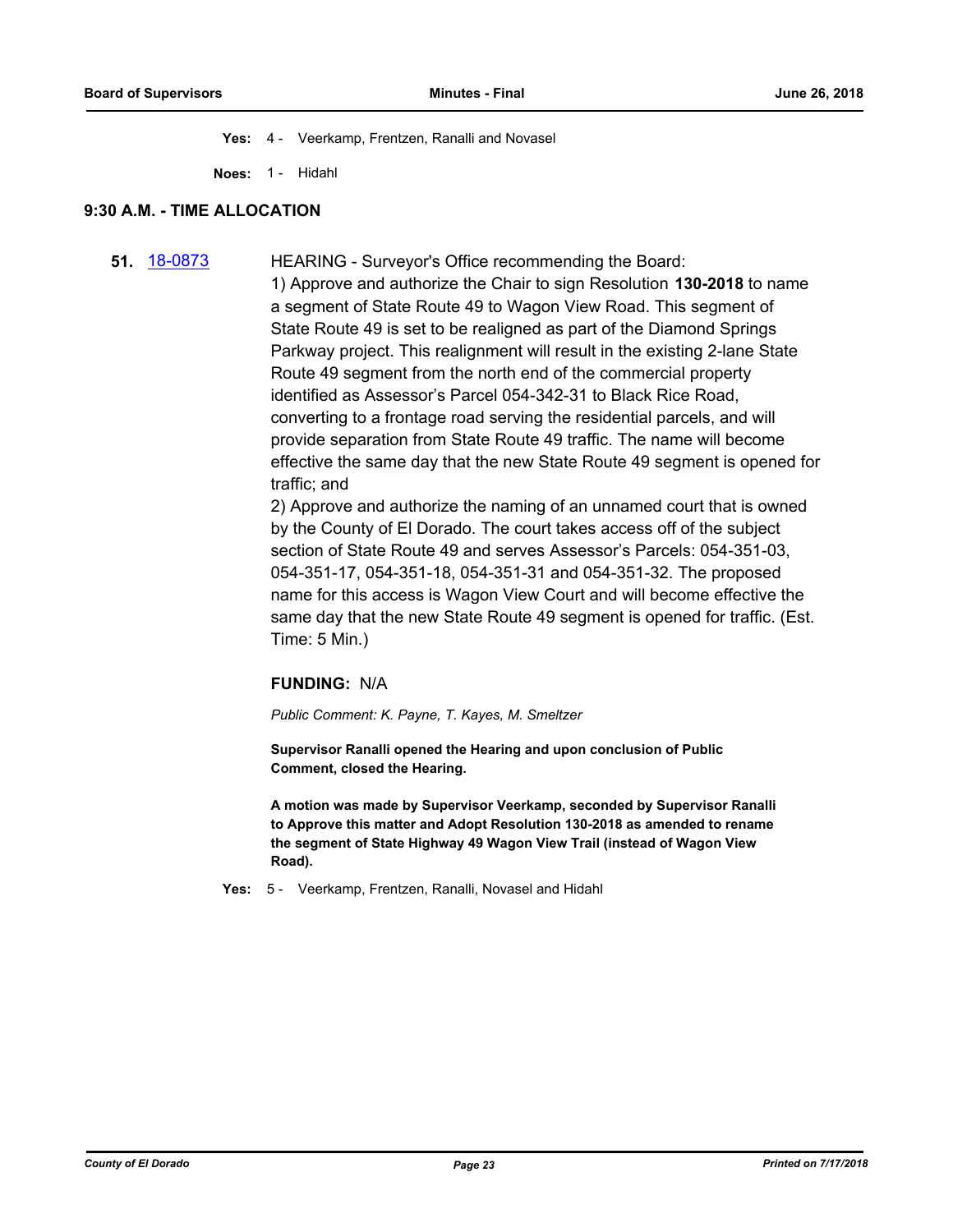**52.** [18-0979](http://eldorado.legistar.com/gateway.aspx?m=l&id=/matter.aspx?key=24327) Chief Administrative Office, Facilities Division, recommending the Board: 1) Approve and authorize the Chair to sign Resolution **131-2018**, approving the Form of and Authorizing the Execution and Delivery of a Site Lease and a Facilities Lease and Authorizing Certain Additional Actions related to the issuance of Certificates of Participation in connection with the \$57,140,000 financing for the construction of the Public Safety Facility under the United States Department of Agriculture Rural Development's Community Facilities Loan Program (4/5 vote required); and

2) Authorize the Deputy Chief Administrative Officer to sign IRS Form 8038-G with Certificate of Mailing. (Est. Time: 10 Min.)

### **FUNDING:** General Fund.

**A motion was made by Supervisor Hidahl, seconded by Supervisor Frentzen to Approve this matter and Adopt Resolution 131-2018.**

- **Yes:** 5 Veerkamp, Frentzen, Ranalli, Novasel and Hidahl
- **53.** [18-0936](http://eldorado.legistar.com/gateway.aspx?m=l&id=/matter.aspx?key=24284) Chief Administrative Office, Facilities Division, recommending the Board: 1) Approve the 90% complete Plans & Specifications for the Public Safety Facility Morgue and Evidence Buildings; and 2) Delegate authority to the Facilities Manager to approve the remaining 10% of the Plans & Specifications for the same in advance of their construction. (Est. Time: 10 Min.)

**FUNDING:** United States Department of Agriculture Loan. (General Fund)

**A motion was made by Supervisor Hidahl, seconded by Supervisor Veerkamp to approve this matter.**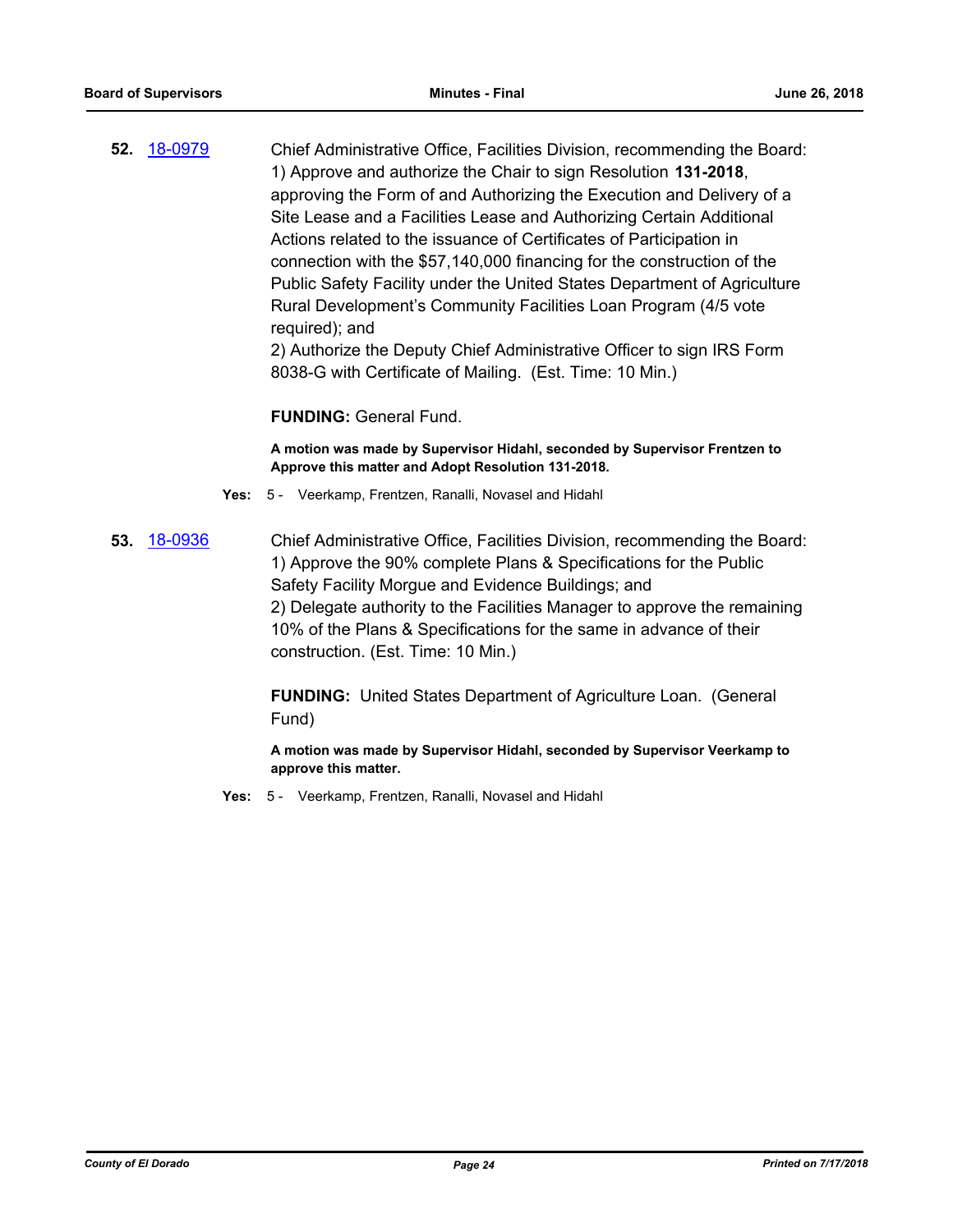**54.** [18-0988](http://eldorado.legistar.com/gateway.aspx?m=l&id=/matter.aspx?key=24336) Chief Administrative Office and County Counsel recommending the Board consider and provide direction to staff on six County Charter sections identified for possible amendment by ballot measure. (Est. 1 Hr.)

#### **FUNDING:** General Fund

*Public Comment: K. Payne, T. Kayes, C. Raffety, B. Carey, M. Powell.*

**The Board made the following four motions on this matter. Refer to Attachment A for additional information.**

**A motion was made by Supervisor Frentzen, seconded by Supervisor Veerkamp to support staff recommendations pertaining to Charter Sections 204, 304 and 502.1.** 

**Staff recommendations for Charter Sections 204 and 304 are to not move forward with proposed revisions and therefore not place these matters on the ballot.**

**The staff recommendation for Charter Section 502.1 directs staff to return to the Board no later than July 17, 2018 with proposed ballot language to amend the Charter, to be included on the November 2018 ballot.**

**Yes:** 5 - Veerkamp, Frentzen, Ranalli, Novasel and Hidahl

**A motion was made by Supervisor Hidahl, seconded by Supervisor Veerkamp to direct staff to return to the Board with ballot language for the November 2018 ballot that supports a change to Charter Section 202 - Term Limits, from two (2) consecutive terms to three (3) consecutive terms for members of the Board of Supervisors.**

**Yes:** 5 - Veerkamp, Frentzen, Ranalli, Novasel and Hidahl

**A motion was made by Supervisor Veerkamp seconded by Supervisor Novasel to direct staff to return to the Board with ballot language that supports a change to Charter Section 402 - Elected Department Heads to reflect four separate ballot measures, one for each of the four non-Constitutionally elected Department Heads. This matter would be considered for the 2020 General Election.**

**Yes:** 5 - Veerkamp, Frentzen, Ranalli, Novasel and Hidahl

**A motion was made by Supervisor Hidahl, seconded by Supervisor Novasel to support staff recommendations pertaining to Charter Section 210 and 301 that relate to the Chief Administrative Officer and therefore not place these matters on the ballot.**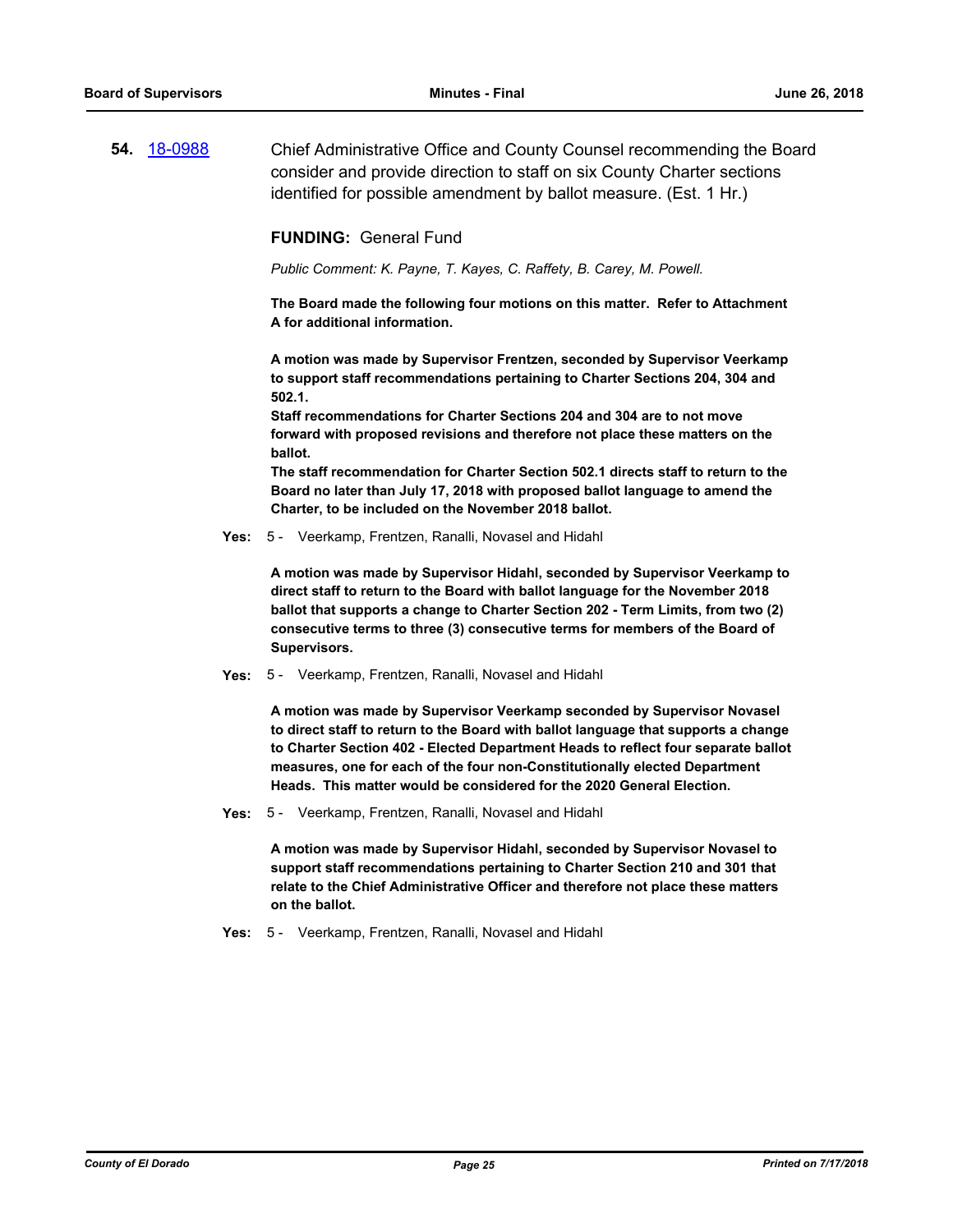#### **10:30 A.M. - TIME ALLOCATION**

**55.** [18-0987](http://eldorado.legistar.com/gateway.aspx?m=l&id=/matter.aspx?key=24335) Community Development Services, Administration and Finance, recommending the Board: 1) Receive a presentation detailing El Dorado County cemetery program operations, trends, legal questions, and benchmark information on other California counties' cemetery operations; and 2) Provide direction regarding the cemetery program service level. (Est. Time: 50 Min.) **FUNDING:** Cemetery fees, Zone of Benefit tax, and General Fund. *Public Comment: D. Hamilton, K. Payne.* **A motion was made by Supervisor Hidahl, seconded by Supervisor Ranalli to direct staff to: 1) Proceed with analysis of the next steps regarding the formation of a countywide Cemetery District; and 2) Contact the Community Foundation to explore opportunites for an endowment. Yes:** 5 - Veerkamp, Frentzen, Ranalli, Novasel and Hidahl **56.** [17-1213](http://eldorado.legistar.com/gateway.aspx?m=l&id=/matter.aspx?key=23157) Community Development Services, Administration and Finance Division, recommending the Board approve the Adopt-a-Cemetery-Project Program; direct staff to establish a working group of volunteers to assist with adoption and coordination of cemetery projects, train volunteers and provide guidance as needed, and monitor projects to ensure the success of the program; and authorize staff to make necessary minor changes to the program as it is implemented, if needed, with County Counsel and Risk Management approval. (Est. Time: 10 Min.)

**FUNDING:** Cemetery Fees and General Fund.

**A motion was made by Supervisor Hidahl, seconded by Supervisor Veerkamp to Approve this matter.**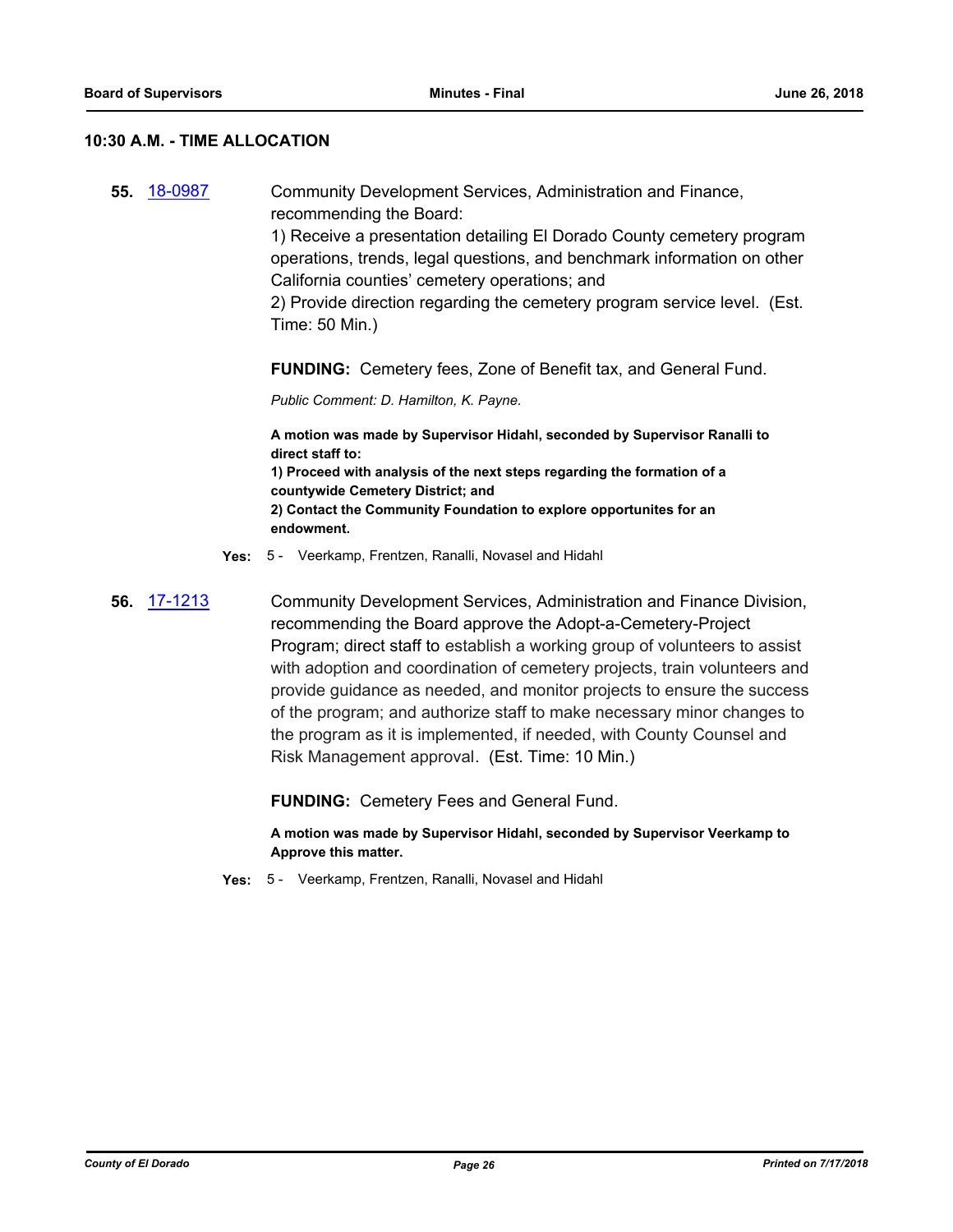## **11:30 A.M. - TIME ALLOCATION**

|  | 57 18-0981 | Supervisor Ranalli recommending the Board: |
|--|------------|--------------------------------------------|
|--|------------|--------------------------------------------|

1) Receive presentation by Linda George, Founder of the El Dorado Quilt Trail Project, providing a history on Barn Quilts and how the American Quilt Trail Movement inspired the effort to establish "The Quilt Trail Project" in El Dorado County;

2) Accept from Linda George items created by Linda George on behalf of The Quilt Trail Project to be presented to dignitaries of El Dorado County's sister city, Warabi, Japan, as part of the El Dorado County Chapter of People to People's participation in the International Youth Summit 2018 in Warabi, Japan;

3) Receive a presentation from Janet Sambucetti, President of the El Dorado County Chapter of People to People on the history of El Dorado County's prosperous relationship with sister city Warabi, Japan that includes both El Dorado County and Warabi, Japan hosting cultural exchanges that allow youth from both "sister cities" to experience another culture;

4) Present to Janet Sambucetti the items created by Linda George to present to Warabi, Japan dignitaries on behalf of El Dorado County to thank the City of Warabi for hosting youth from El Dorado County as part of this year's People to People Youth Summit; and

5) Approve and authorize the signatures of all five members of the Board on a Certificate of Recognition to acknowledge Linda George for her artistic work and contribution of the quilted items she created to represent El Dorado County's gratitude to the City of Warabi, Japan for graciously hosting youth from El Dorado County as part of this year's People to People International Youth Summit. (Est. Time: 20 Min.)

**Supervisor Ranalli presented the Certificate of Recognition to Linda George. A motion was made by Supervisor Ranalli, seconded by Supervisor Hidahl to approve this matter and accept the items from Linda George and present said items to Janet Sambucetti for presentation to dignitaries of the City of Warabi, Japan during the People to People participation in the International Youth Summit 2018.**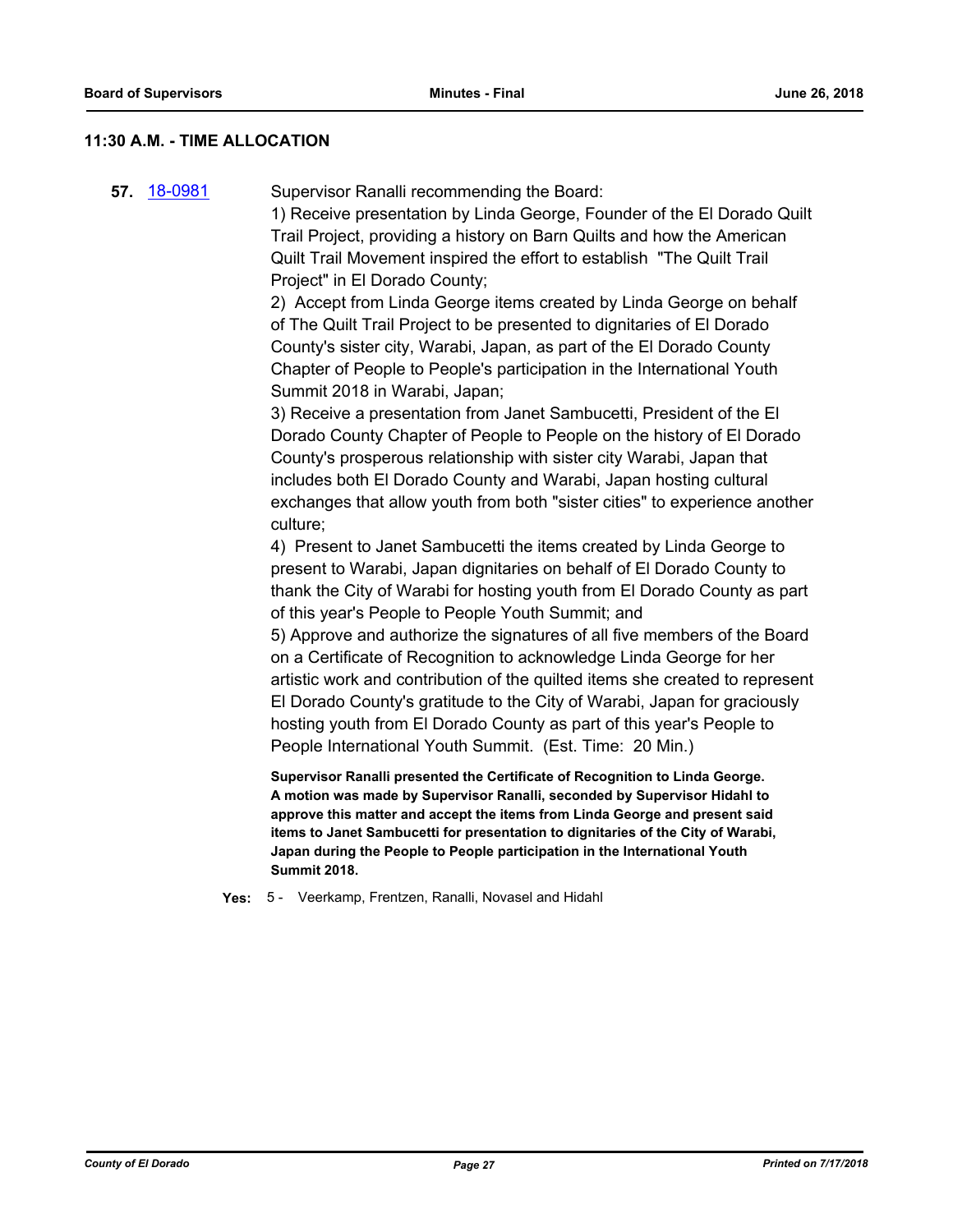## **1:00 P.M. - TIME ALLOCATION (see next page)**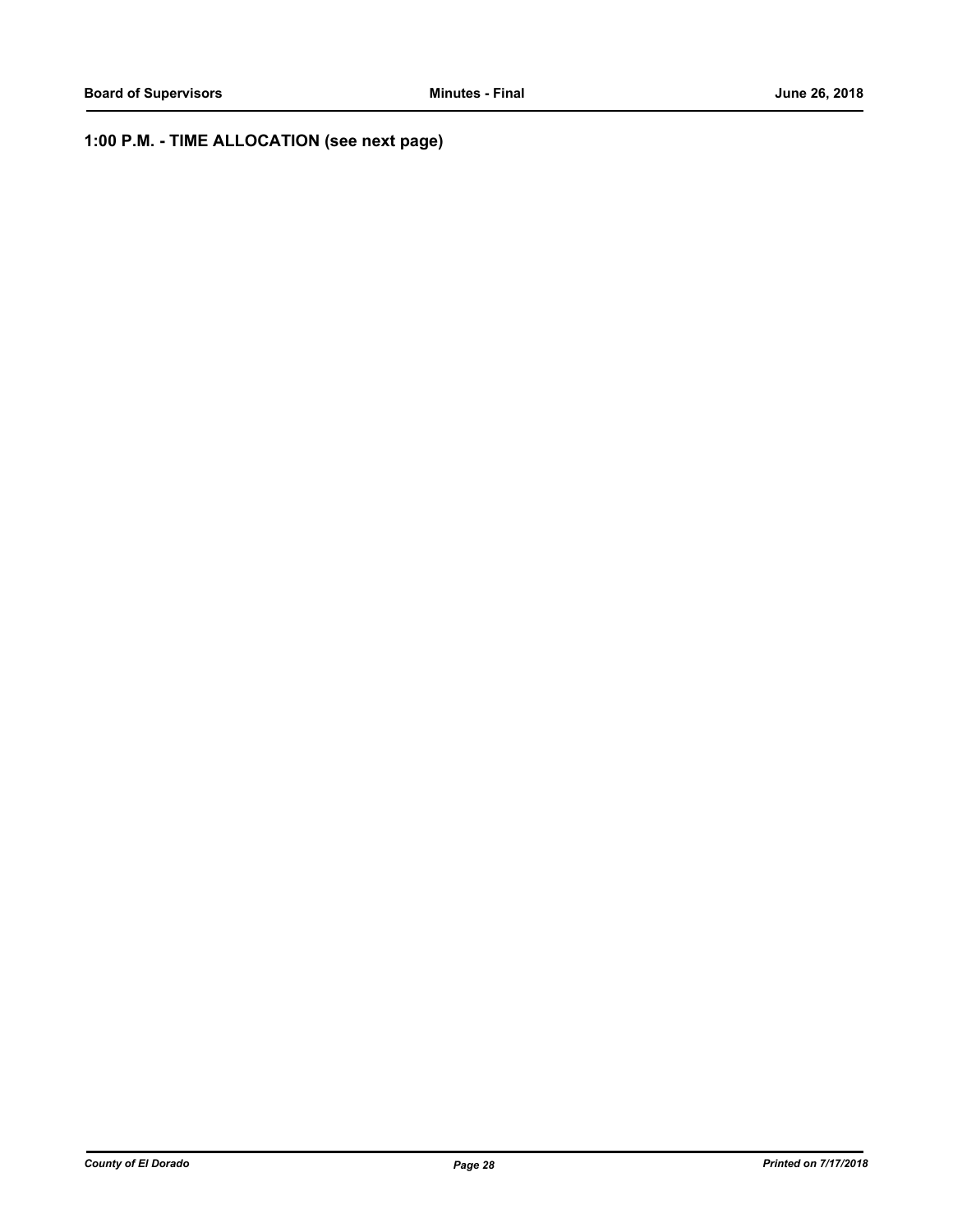| 58. | <u>18-0868</u> | HEARING - To consider the recommendation of the Planning                                                                                 |
|-----|----------------|------------------------------------------------------------------------------------------------------------------------------------------|
|     |                | Commission on the Cameron Ranch project (Rezone Z17-0001/Planned                                                                         |
|     |                | Development PD17-0001/Tentative Subdivision Map TM17-1531) for the                                                                       |
|     |                | following requests: (1) Tentative Subdivision Map, Rezone, and Planned                                                                   |
|     |                | Development that would allow for the construction of 41 single-family                                                                    |
|     |                | residential units (32 attached, 9 Detached); (2) Rezone to add the                                                                       |
|     |                | Planned Development combined zone to complement the existing                                                                             |
|     |                | Multi-unit Residential zone; and (3) Design Waivers of the El Dorado                                                                     |
|     |                | County Design and Improvement Standard Manual on property identified                                                                     |
|     |                | by Assessor's Parcel Numbers 102-110-24, 102-110-14, and                                                                                 |
|     |                | 102-421-01, consisting of 5.6 acres, in the Cameron Park area,                                                                           |
|     |                | submitted by Starbuck Road 56, LLC; and staff recommending the Board                                                                     |
|     |                | take the following actions:                                                                                                              |
|     |                | 1) Adopt the Mitigated Negative Declaration based on the Initial Study                                                                   |
|     |                | (Attachments F-I, Exhibit U);                                                                                                            |
|     |                | 2) Approve Z17-0001 rezoning Assessor's Parcel Numbers 102-110-24,                                                                       |
|     |                | 102-110-14, and 102-421-01 from Multi-Unit Residential, Design                                                                           |
|     |                | Review-Community Overlay to Multi-Unit Residential, Design                                                                               |
|     |                | Review-Community Overlay, Planned Development based on the                                                                               |
|     |                | Findings presented (Attachment B);                                                                                                       |
|     |                | 3) Approve Tentative Subdivision Map TM17-1531 based on the Findings                                                                     |
|     |                | (Attachment B) and subject to the Conditions of Approval (Attachment C)<br>as presented;                                                 |
|     |                | 4) Approve the following Design Waivers for the modification of                                                                          |
|     |                | subdivision road improvement Standard Plan 101B as the Findings could                                                                    |
|     |                | be met (Attachment B):                                                                                                                   |
|     |                | (a) Drive D: Reduction of right-of-way width from 50 feet to 39 feet; and                                                                |
|     |                | Reduction in sidewalk width from 6 feet to 4 feet;                                                                                       |
|     |                | (b) Drives A, B, and C: Reduction of right-of-way width from 50 feet to 26<br>feet; and Reduction of road width from 28 feet to 25 feet; |
|     |                | (c) Drive E: Reduction of right-of-way width from 50 feet to 45 feet;                                                                    |
|     |                | Reduction in sidewalk width to 4 feet wide; and Reduction in cul-de-sac                                                                  |
|     |                | blub to 42.5-foot radius; and                                                                                                            |
|     |                | (d) Reduction in driveway setback from curb returns from 25 feet to 4.5                                                                  |
|     |                | feet; and                                                                                                                                |
|     |                | 5) Adopt Ordinance 5086 for said rezone (Attachment A). (Supervisorial                                                                   |
|     |                | District 4) (Est. Time: 30 Min.)                                                                                                         |
|     |                | Public Comment: C. De'Lafuente                                                                                                           |
|     |                | Supervisor Ranalli opened the Hearing and upon conclusion of Public<br>Comment, closed the Hearing.                                      |
|     |                | A motion was made by Supervisor Veerkamp, seconded by Supervisor Ranalli                                                                 |
|     |                | to:<br>1) Adont the Mitigated Negative Declaration based on the Initial Study                                                            |

**1) Adopt the Mitigated Negative Declaration based on the Initial Study (Attachments F-I, Exhibit U);**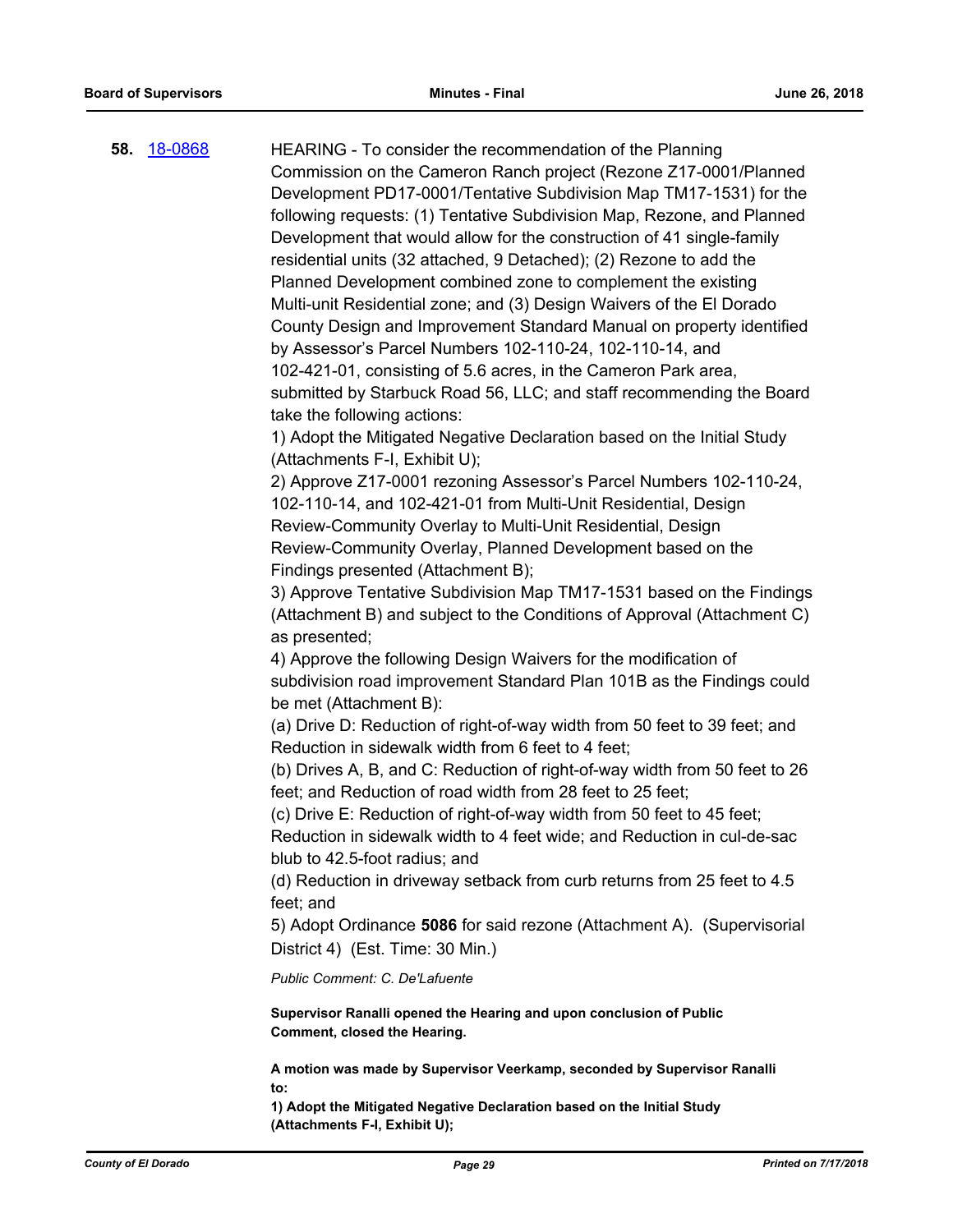**2) Approve Z17-0001 rezoning Assessor's Parcel Numbers 102-110-24, 102-110-14, and 102-421-01 from Multi-Unit Residential, Design Review-Community Overlay to Multi-Unit Residential, Design Review-Community Overlay, Planned Development based on the Findings presented (Attachment B);**

**3) Approve Tentative Subdivision Map TM17-1531 based on the Findings (Attachment B) and subject to the Conditions of Approval (Attachment C) as presented;** 

**4) Approve the following Design Waivers for the modification of subdivision road improvement Standard Plan 101B as the Findings could be met (Attachment B):**

**(a) Drive D: Reduction of right-of-way width from 50 feet to 39 feet; and Reduction in sidewalk width from 6 feet to 4 feet;**

**(b) Drives A, B, and C: Reduction of right-of-way width from 50 feet to 26 feet; and Reduction of road width from 28 feet to 25 feet;**

**(c) Drive E: Reduction of right-of-way width from 50 feet to 45 feet; Reduction in sidewalk width to 4 feet wide; and Reduction in cul-de-sac blub to 42.5-foot radius; and**

**(d) Reduction in driveway setback from curb returns from 25 feet to 4.5 feet; and 5) Adopt Ordinance 5086 for said rezone (Attachment A). and**

**6) Direct staff to work with the engineer and/or applicant to ensure there will be fencing or other barrier installed around the known monument to ensure it is not disturbed; and**

**7) Direct staff to add an additional finding of fact that a recirculation of the Mitigated Negative Declaration is not required pursuant to CEQA Guideline 1573.5(C)(2).**

**Supervisor Frentzen noted she does not support action item 4 relative to Design Waivers.**

**Yes:** 5 - Veerkamp, Frentzen, Ranalli, Novasel and Hidahl

#### **1:30 P.M. - TIME ALLOCATION**

**59.** [18-0950](http://eldorado.legistar.com/gateway.aspx?m=l&id=/matter.aspx?key=24298) Broadband Ad Hoc Committee, in coordination with the Chief Administrative Office, recommending the Board receive and file a presentation and report from NeoConnect focusing on Broadband planning efforts and the related Broadband Feasibility Study currently being conducted in El Dorado County, and provide any necessary direction or feedback to staff and the Ad Hoc Committee. (Est. Time: 1.5 Hr.)

> **FUNDING:** 50% Economic Development Administration grant, 50% General Fund.

*Public Comment: K. Payne*

**No formal action. General direction was provided to the Broadband Ad Hoc Committee to continue their efforts.**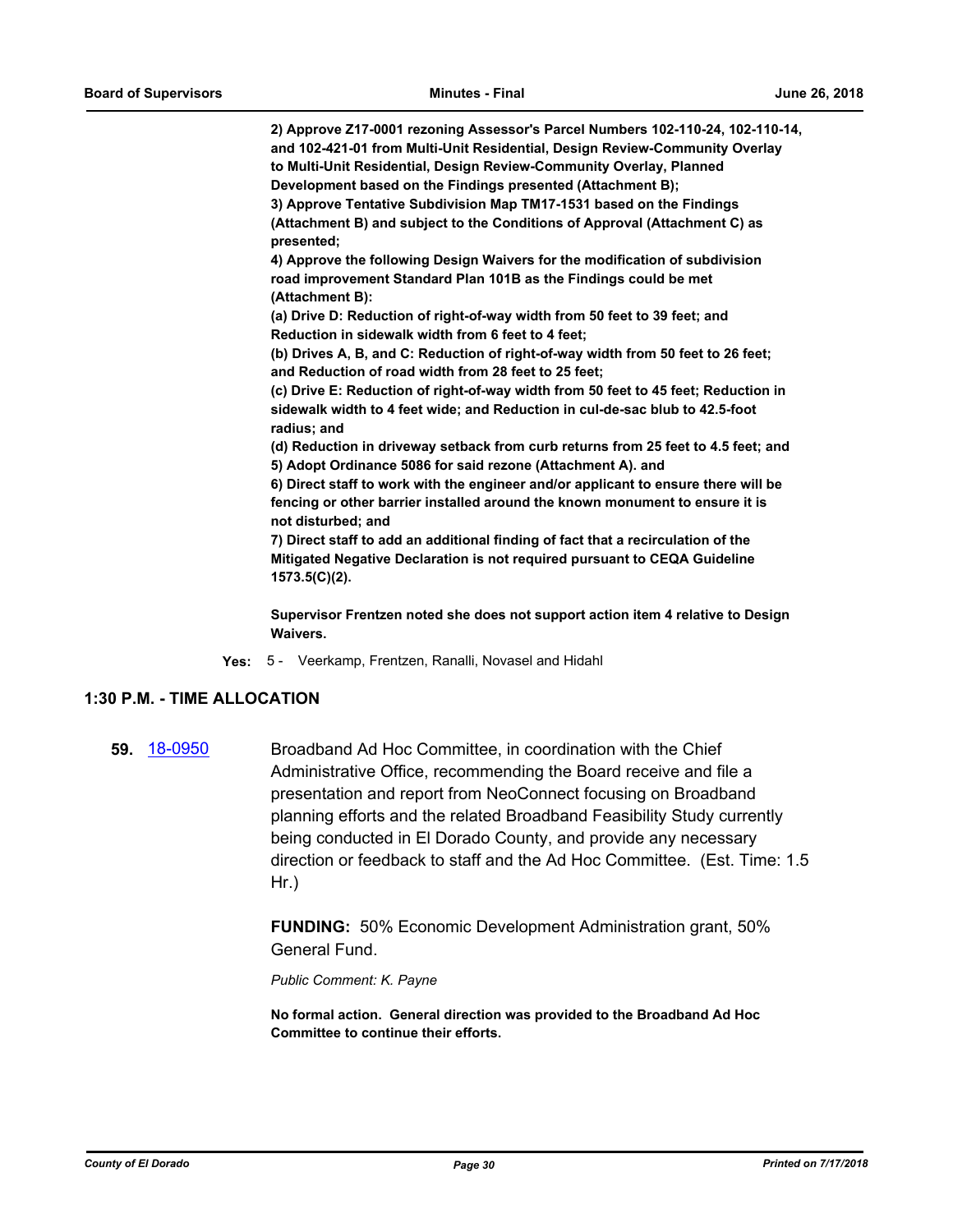#### **3:00 P.M. - TIME ALLOCATION**

**60.** [18-0733](http://eldorado.legistar.com/gateway.aspx?m=l&id=/matter.aspx?key=24080) HEARING - Community Development Services, Department of Transportation, recommending the Board: 1) Adopt and authorize the Chair to sign Resolution **076-2018** certifying the Addendum to the Final Environmental Impact Report (SCH 2016022018) for the Western Slope Roadway Capital Improvement Program and Traffic Impact Mitigation Fee Program for El Dorado County; and 2) Adopt and authorize the Chair to sign Resolution **077-2018** for the 2018 TIM Fee Schedule Update for Scenario 1, including the TIM Fee Zone Map and updated TIM Fee Nexus Study, which includes increases for zones 1, 4, 6, 7, and 8 with decreases for zones 2, 3, and 5. (Est. Time: 1 Hr.) (Cont. 6/5/2018, Item 43) **FUNDING:** Traffic Impact Mitigation Fee Program.

*Public Comment: J. Short, K. Payne, C. Roberts, J. Harn, L. Brent-Bumb, K. Bone*

**Supervisor Ranalli opened the Hearing and upon conclusion of Public Comment, closed the Hearing.**

**A motion was made by Supervisor Veerkamp, seconded by Supervisor Frentzen to Approve this matter and Adopt Resolutions 076-2018 and 077-2018.**

- **Yes:** 4 Veerkamp, Frentzen, Ranalli and Novasel
- **Noes:** 1 Hidahl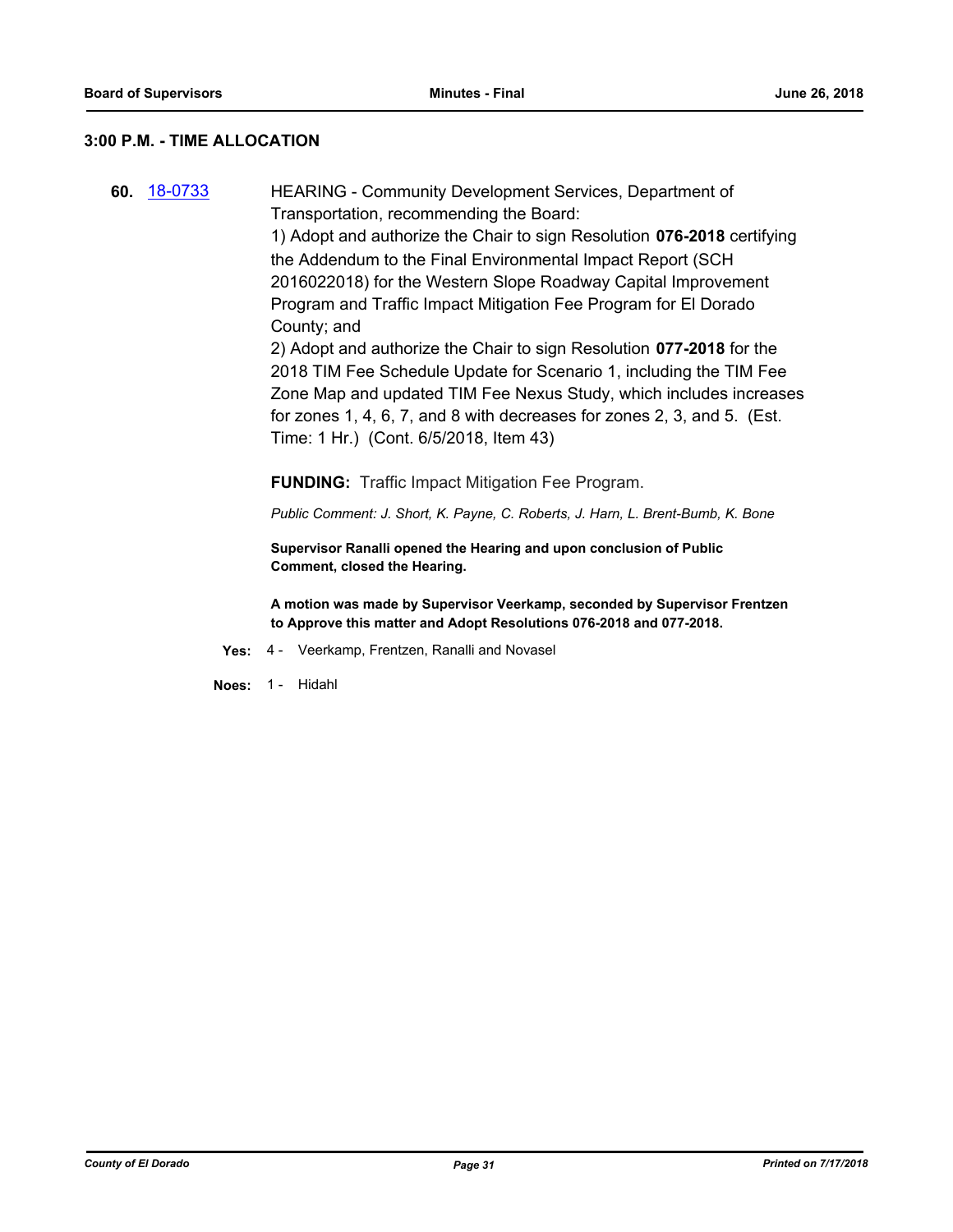| 61. 18-0616 | Community Development Services, Long Range Planning and                                                                                                           |
|-------------|-------------------------------------------------------------------------------------------------------------------------------------------------------------------|
|             | Department of Transportation recommending the Board:                                                                                                              |
|             | 1) Adopt the 2018 Capital Improvement Program Book as presented in                                                                                                |
|             | Attachment B; and                                                                                                                                                 |
|             | 2) Authorize the addition of five new projects to the 2018 CIP:                                                                                                   |
|             | a) Bass Lake Road Widening - US 50 to Serrano Parkway (CIP<br>72BASS);                                                                                            |
|             | b) Latrobe Road Widening - Investment Boulevard to Golden Foothill                                                                                                |
|             | Parkway (South)/Clubview Drive (CIP 72LATROBE);                                                                                                                   |
|             | c) US 50 Westbound Auxiliary Lane - Cameron Park Drive to Cambridge<br>Road (CIP 53US50);                                                                         |
|             | d) Enterprise Drive/Missouri Flat Road-Signalization (CIP 73365); and<br>e) Industrial Drive/Missouri Flat Road-Signalization (CIP 73366). (Est.<br>Time 15 Min.) |
|             | <b>FUNDING:</b> Various Federal, State, and Local funding sources.                                                                                                |
|             | Public Comment: K. Payne, J. Harn, K. Bone.                                                                                                                       |
|             | A motion was made by Supervisor Veerkamp, seconded by Supervisor Ranalli<br>to Approve this matter and direct staff to;                                           |
|             | 1) Create a task force to review and exhaust other alternatives including toll<br>lanes as a means of adding capacity; and                                        |
|             | 2) Add the Country Club frontage road project to the unfunded list.                                                                                               |

- 
- **Yes:** 5 Veerkamp, Frentzen, Ranalli, Novasel and Hidahl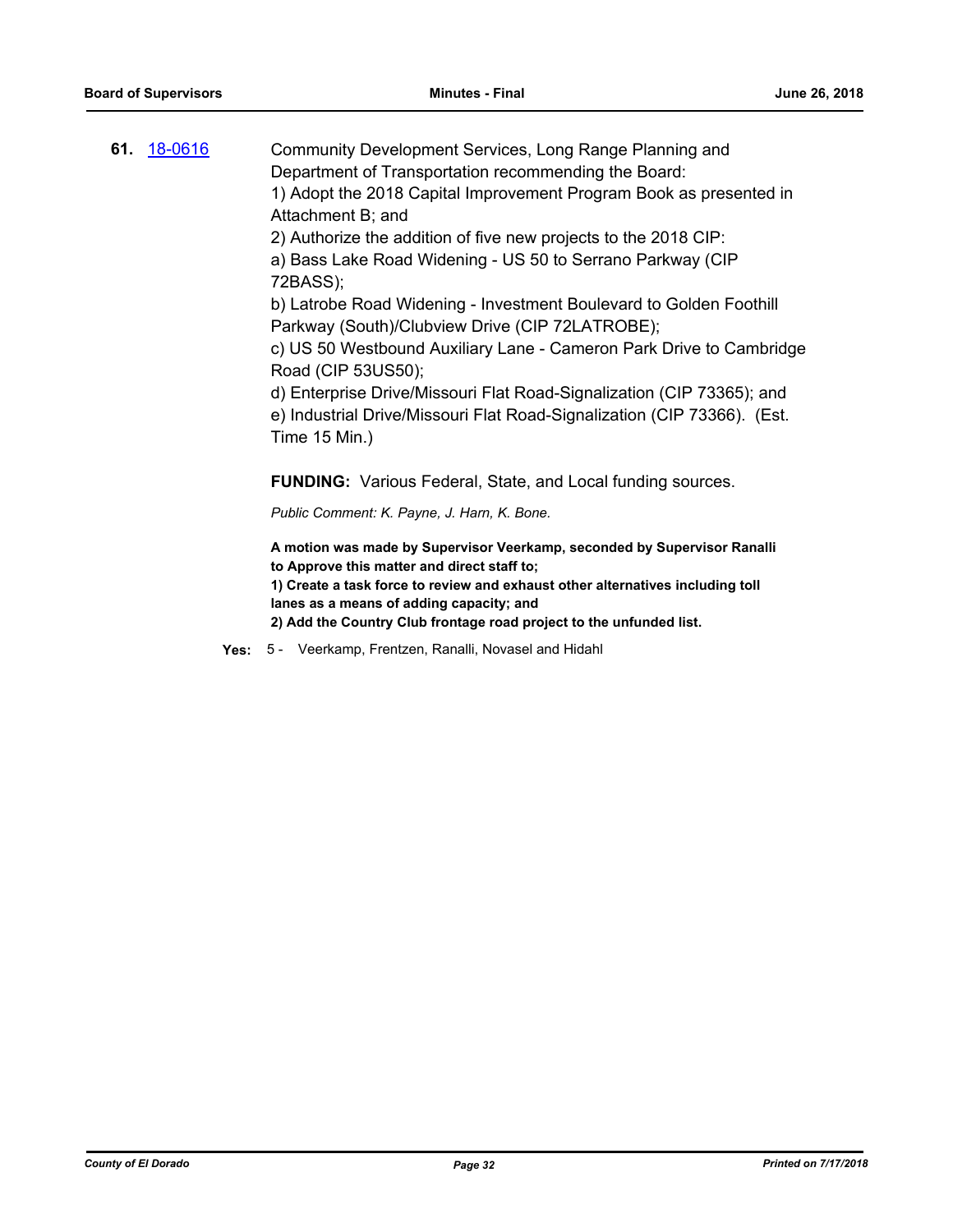## **ITEMS TO/FROM SUPERVISORS**

|                   | Supervisor Novasel reported on the following:                                    |
|-------------------|----------------------------------------------------------------------------------|
|                   | Thanks to Supervisor Ranalli and staff for participating at a meeting in South   |
|                   | Lake Tahoe regarding Vacation Home Rentals.                                      |
|                   |                                                                                  |
|                   | Supervisor Veerkamp reported on the following:                                   |
|                   | The 2018 El Dorado County Fair celebrated the highest attendance in its history. |
|                   | <b>Rubicon Trail Challenge.</b>                                                  |
|                   | Pollock Pines / Camino Fire Safe Council meeting.                                |
|                   | Cal Trans and California Transportation Commission meeting regarding Camino      |
|                   | interchange.                                                                     |
|                   |                                                                                  |
|                   | Supervisor Frentzen reported on the following:                                   |
|                   | Flag ceremony for retiring Fire Chief Roberts.                                   |
|                   | People to People Internation Youth.                                              |
|                   | <b>Grizzly Flat Fire Safe Council event.</b>                                     |
|                   | Attended a 2 by 2 meeting in El Dorado Hills.                                    |
|                   | El Dorado County Fair.                                                           |
|                   | <b>Cameron Park Community Services District Board of Directors meeting.</b>      |
|                   | Supervisor Hidahl reported on the following:                                     |
|                   | <b>Commission on Aging meeting.</b>                                              |
|                   | California Commission on Aging will have a meeting on August 1st in El Dorado    |
|                   | County.                                                                          |
|                   | Supervisor Ranalli reported on the folowing:                                     |
|                   | Cal Trans and California Transportation Commission meeting regarding Camino      |
|                   | interchange.                                                                     |
|                   | Joint Powers Authoriy meeting.                                                   |
|                   | Attended the Rural County Representatives of California conference.              |
|                   | El Doardo County Fair and Rubicon Challenge.                                     |
|                   |                                                                                  |
| <b>CAO UPDATE</b> |                                                                                  |

**Don Ashton thanked the Board for their patience with today's lengthy agenda. Met with Department Heads last week regarding proposed next steps for revisiting the Strategic Plan.**

**ADJOURNED AT 6:27 P.M. in honor of Pat Barron.**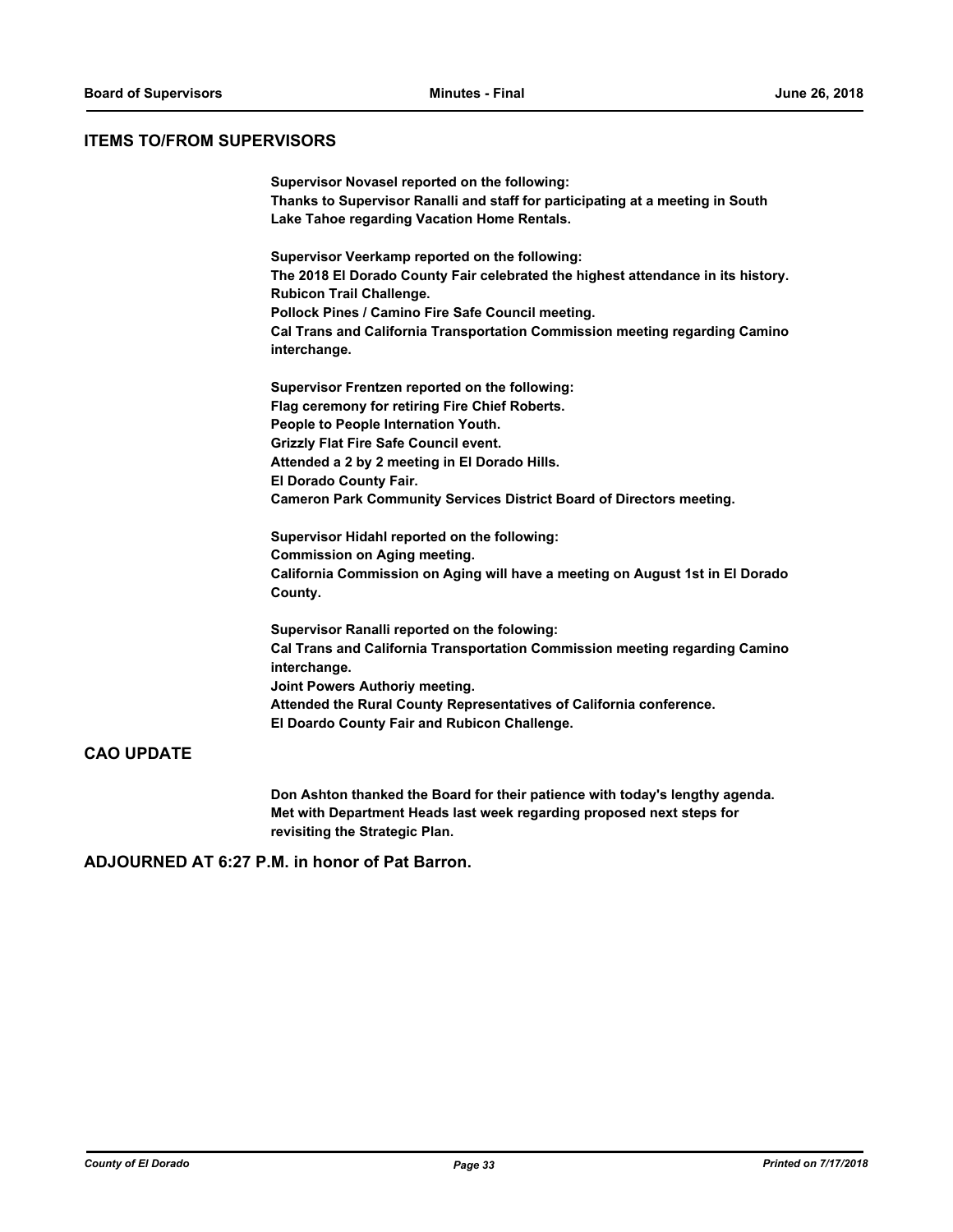## **CLOSED SESSION**

- **62.** [18-0784](http://eldorado.legistar.com/gateway.aspx?m=l&id=/matter.aspx?key=24131) **Pursuant to Government Code Section 54957.6 Conference with Labor Negotiator**: County Negotiator: Director of Human Resources and/or designee. Employee Organization: El Dorado County Employees Association Local No.1 representing employees in the General, Professional, and Supervisory Bargaining Units; Operating Engineers Local No. 3 representing employees in the Trades & Crafts and Corrections Bargaining Units; Deputy Sheriffs Association representing employees in the Law Enforcement Unit; El Dorado County Criminal Attorney Association; El Dorado County Deputy County Counsel Association; El Dorado County Managers Association; El Dorado County Law Enforcement Managers Association; and Unrepresented Employees. (Est. Time: 45 Min.) **All five Supervisors participated. No action reported.**
- **63.** [18-0975](http://eldorado.legistar.com/gateway.aspx?m=l&id=/matter.aspx?key=24323) **Pursuant to Government Code Section 54957- Public Employee Performance Evaluation.** Title: Agricultural Commissioner/Sealer of Weights & Measures. (Est. Time: 20 Min.)

**All five Supervisors participated. No action reported.**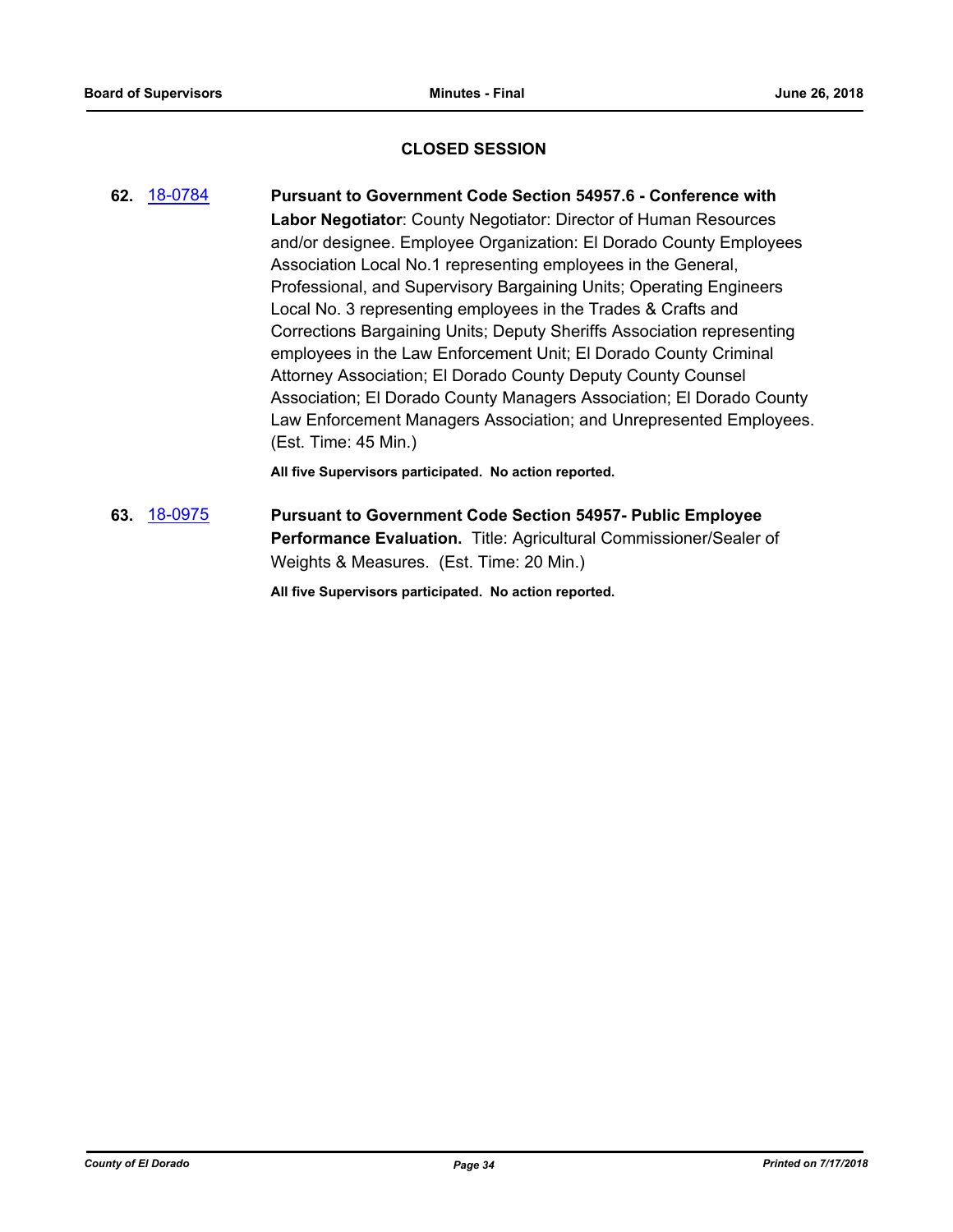On August 19, 2003, the Board adopted the following protocol: It is a requirement that all speakers, County staff and the public, when approaching the podium to make a visual presentation to the Board of Supervisors, must provide the Clerk with the appropriate number of hard copies of the presentation for Board members and the audience.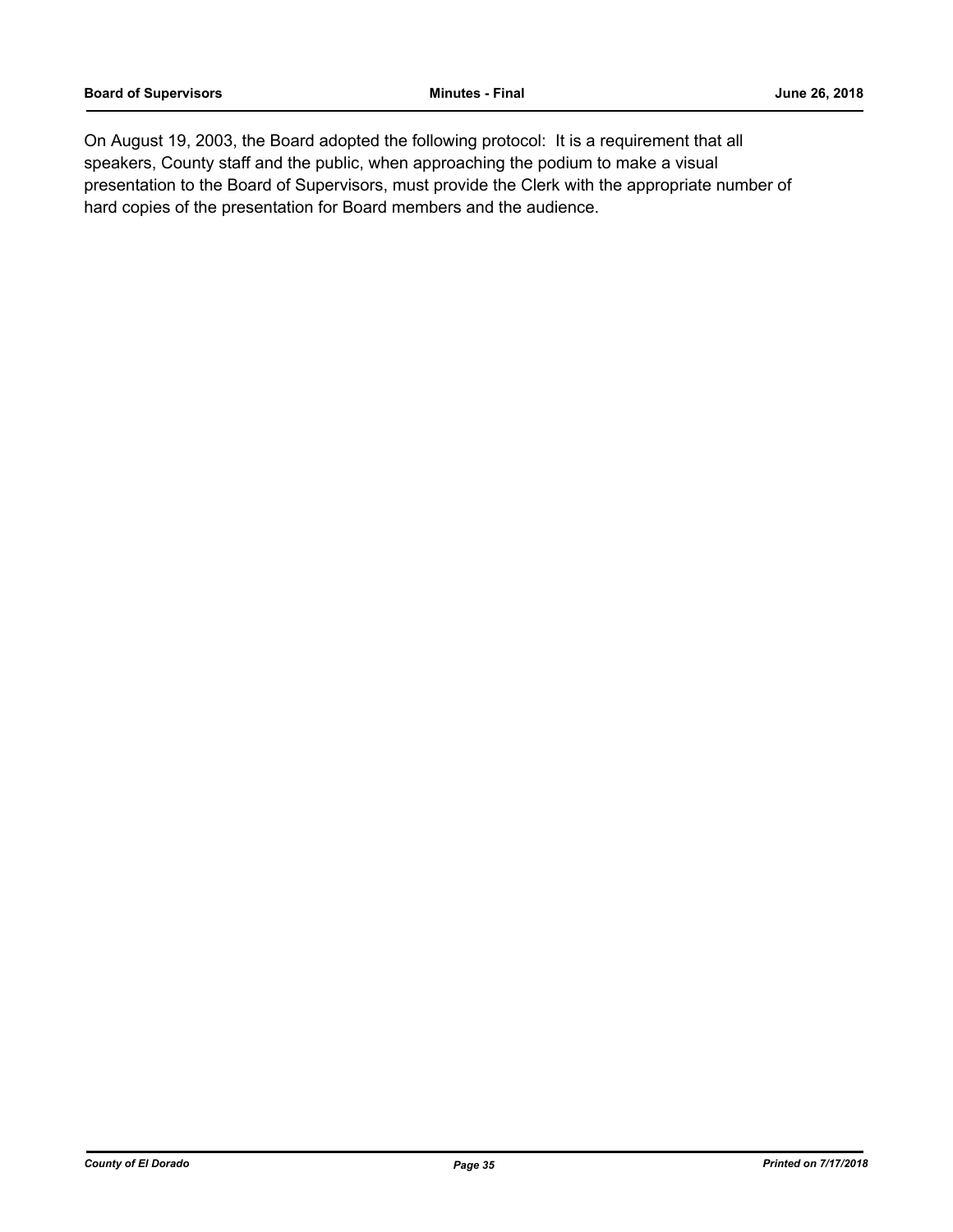### **ADDENDUM**

#### **There has been a change to the title of item 32.**

**32.** [18-0532](http://eldorado.legistar.com/gateway.aspx?m=l&id=/matter.aspx?key=23877) El Dorado County Air Quality Management District (AQMD) recommending the Board, acting as the AQMD Board of Directors, adopt and authorize the Chair to sign Resolution 133-2018 approving the Fiscal Year 2018/19 recommended budget for the El Dorado County AQMD, in the budget there are a stationary source fees and dust plan fees increases of 2.8% based upon the change in the California Consumer Price Index. (Cont. 6/5/2018, Item 34)

**FUNDING:** Permit revenues, State surcharge fees, Grants.

**This matter was approved and Resolution 133-2018 Adopted upon Approval of the Consent Calendar.**

### **CONSENT CALENDAR**

**64.** [18-0917](http://eldorado.legistar.com/gateway.aspx?m=l&id=/matter.aspx?key=24265) Community Development Services, Department of Transportation, recommending the Board consider the following pertaining to the 2018 Grizzly Flat Section 1 Pavement Rehabilitation Project, Contract PW 18-31222, Project 49324, Contract 3136: 1) Approve and adopt the Contract Documents; and 2) Authorize advertisement for construction bids.

**FUNDING:** Senate Bill 1. (100% - State)

**This matter was Approved on the consent calendar.**

**65.** [18-1027](http://eldorado.legistar.com/gateway.aspx?m=l&id=/matter.aspx?key=24376) Chief Administrative Office, Facilities Division in conjunction with Procurement and Contracts, recommending the Board ratify the Purchasing Agent's signature on the attached agreement with EMCOR Services - Mesa Energy Systems, Inc for the purchase and installation of a Chiller in the amount of \$69,250 for the El Dorado Center in South Lake Tahoe which was purchased on an emergency basis to ensure continued operations of County business.

**FUNDING:** Accumulated Capital Outlay Fund.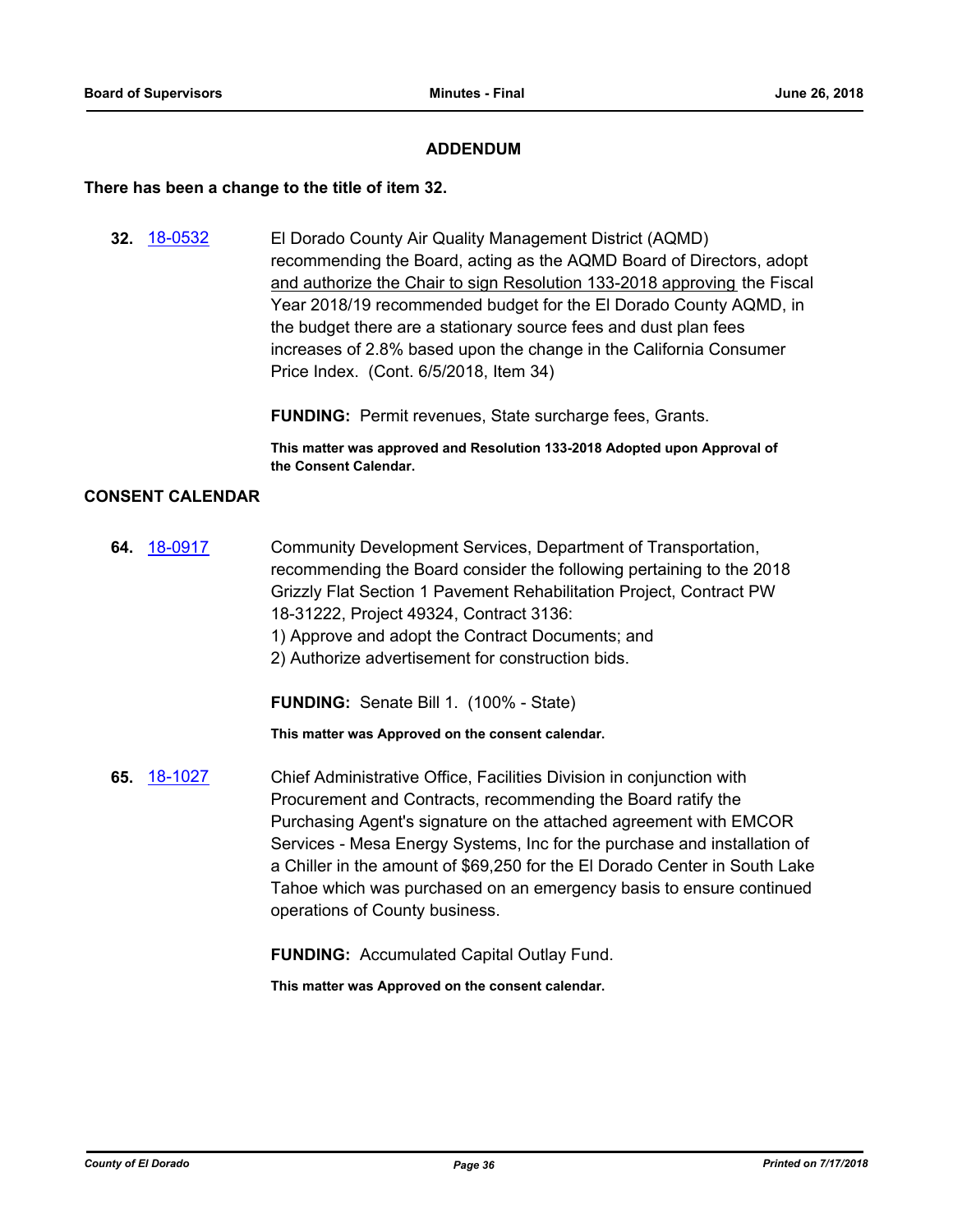**DEPARTMENT MATTERS (Items in this category may be called at any time) (See next page)**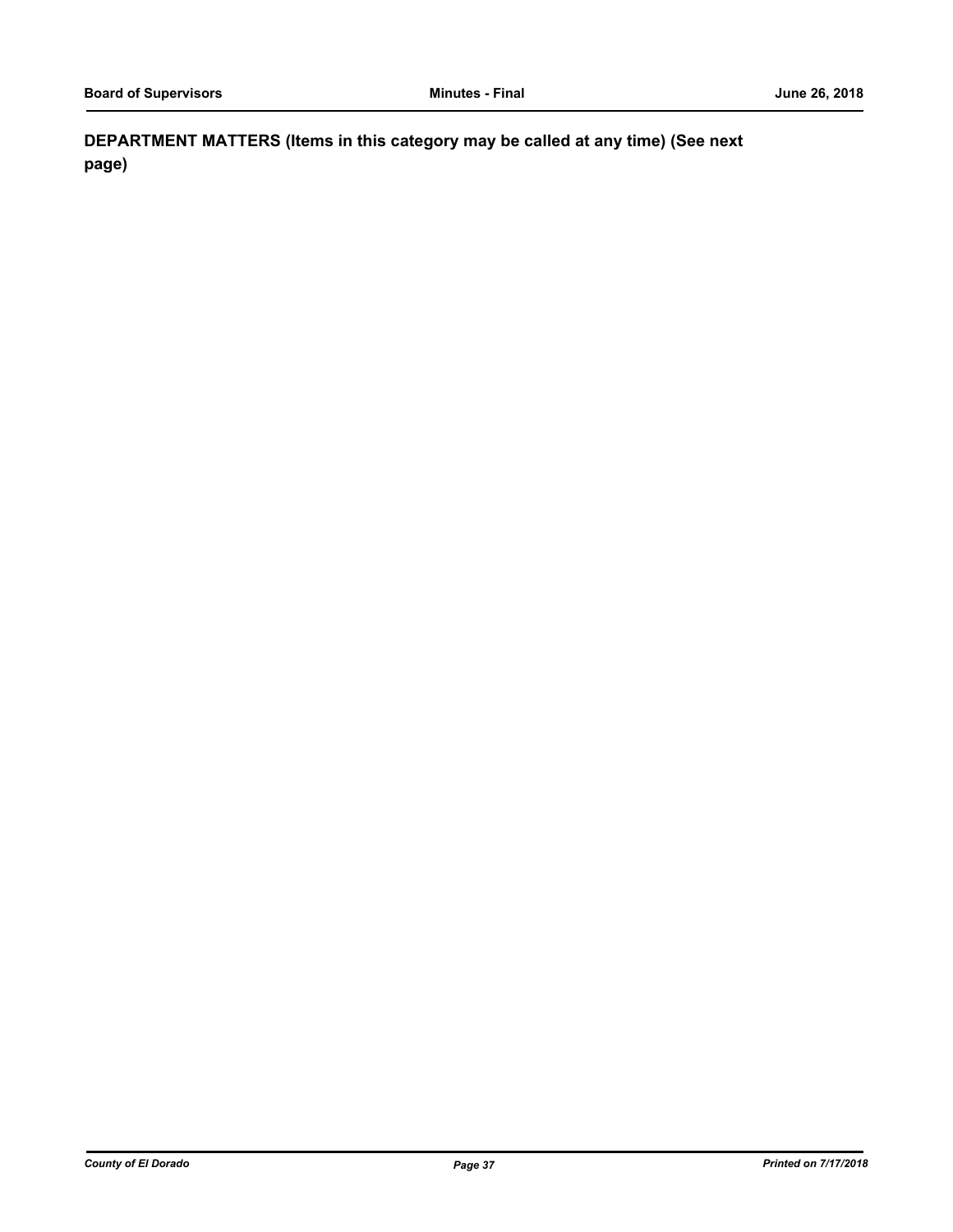## **66.** [18-1021](http://eldorado.legistar.com/gateway.aspx?m=l&id=/matter.aspx?key=24370) Supervisor Hidahl recommending the Board consider: 1) Directing the Human Resources Director to return to the Board on July 17, 2018, with a resolution amending the Sheriff's Personnel Allocation adding four Sheriff Technician positions; 2) Authorize the Sheriff to hire up to four Sheriff Technician staff and if necessary, under-fill other vacant positions pending final approval of the additional positions on July 17, 2018, ensuring the timely completion of tasks in the Sheriff's Records Division and the ongoing operation of the Sheriff's Homeless Outreach Team by removing the need to assign Sheriff Deputies to perform Sheriff Technician duties; 3) Delegate authority to the Chief Administrative Officer and Auditor-Controller to sign a budget transfer reducing General Fund contingency in the Fiscal Year 2018-19 budget by \$348,000 and increase appropriations in the Sheriff's operating budget by the same amount to fund the additional Sheriff Technician positions; and 4) Direct the Sheriff to complete a fee study for all fees charged in the Sheriff's Office and return to the Board no later than the Board's consideration of the final budget in September 2018 with recommendations to update fees with the understanding that the additional fee revenue will be used to offset the cost increases associated with the additional Sheriff Technician positions, reducing the use of General Fund dollars by a like amount. (Est. Time: 15 Min.)

## **FUNDING:** General Fund.

## *Public Comment: K. Payne*

**A motion was made by Supervisor Hidahl, seconded by Supervisor Veerkamp to:**

**1) Direct the Human Resources Director to return to the Board on July 17, 2018, with a resolution amending the Sheriff's Personnel Allocation adding four Sheriff Technician positions;**

**2) Authorize the Sheriff to hire up to four Sheriff Technician staff and if necessary, under-fill other vacant positions pending final approval of the additional positions on July 17, 2018, ensuring the timely completion of tasks in the Sheriff's Records Division and the ongoing operation of the Sheriff's Homeless Outreach Team by removing the need to assign Sheriff Deputies to perform Sheriff Technician duties;**

**3) Delegate authority to the Chief Administrative Officer and Auditor-Controller to sign a budget transfer reducing the Rural Counties fund by \$90,000 and increase appropriations in the Sheriff's operating budget by the same amount to fund the four additional Sheriff Technician positions through September 30, 2018; and**

**4) Direct the Sheriff to complete a fee study for all fees charged in the Sheriff's Office and return to the Board no later than the Board's consideration of the final budget in September 2018 with recommendations to update fees with the understanding that the additional fee revenue will be used to offset the cost increases associated**